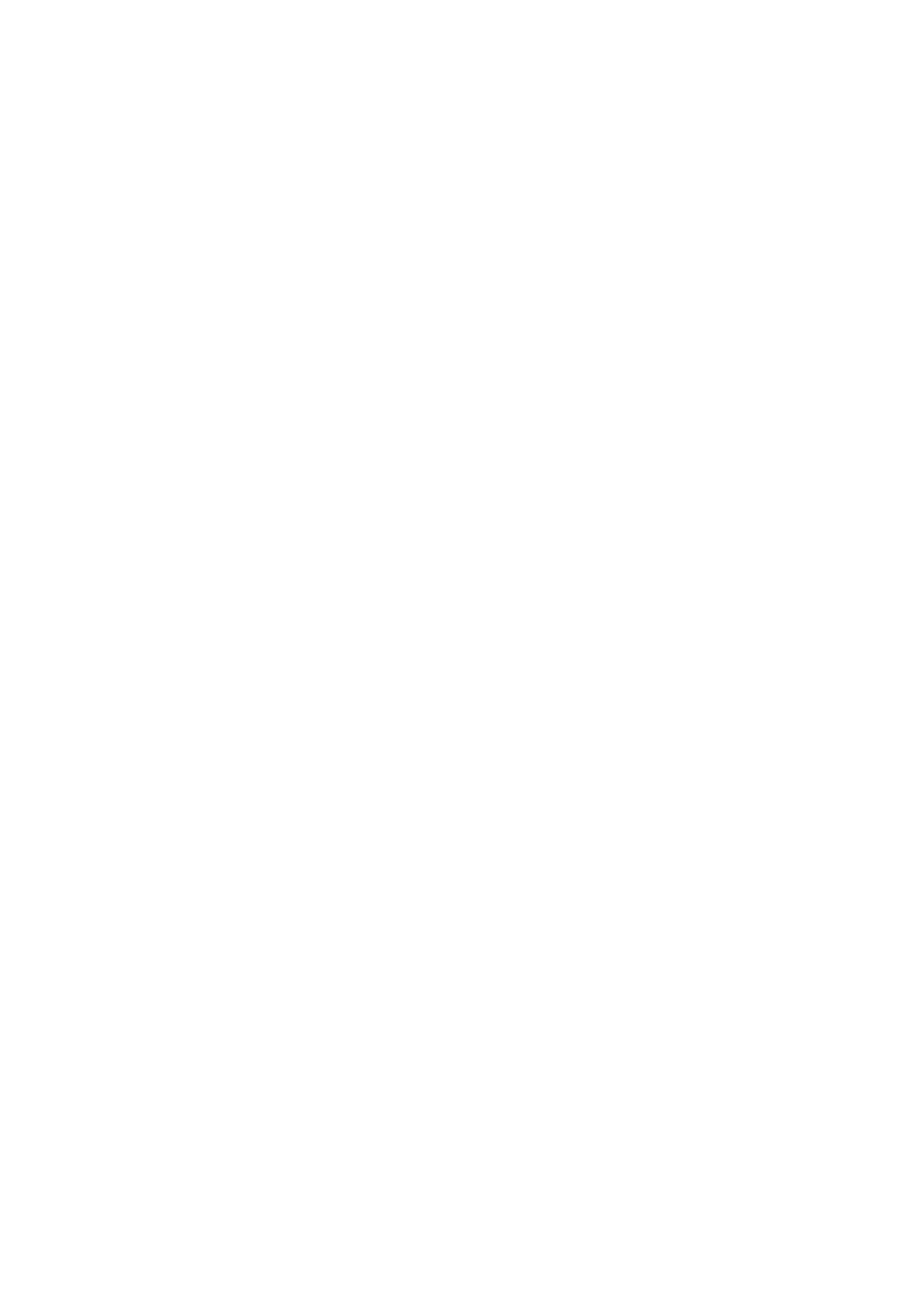### **NO. 1 OF 2012**

# **TRANSITION TO DEVOLVED GOVERNMENT ACT**

#### ARRANGEMENT OF SECTIONS

#### PART I – PRELIMINARY

# *Section*

- 1. Short title.
- 2. Interpretation.
- 3. Object and purpose of the Act.

#### PART II – TRANSITION MECHANISM TO DEVOLVED GOVERNMENT SYSTEM

- 4. Establishment of the Authority.
- 5. Composition of the Authority.
- 6. Appointment and qualifications of chairperson and members.
- 7. Functions of the Authority.
- 8. Powers of the Authority.
- 9. Appointment of secretary.
- 10. Removal of secretary.
- 11. Vacation of office.
- 12. Removal from office.
- 13. Filling of vacancy.
- 14. Guiding principles.
- 15. Monitoring of transition process.
- 16. Transition Plan.
- 17. Staff of the Authority.
- 18. Oath of office.
- 19. Election of the vice-chairperson.
- 20. Committees of the Authority.
- 21. Delegation by the Authority.
- 22. Protection from personal liability.

#### PART III – PHASED TRANSFER OF FUNCTIONS

- 23. Procedure for phased transfer of functions.
- 24. Criteria for transfer of function.

#### PART IV – PROGRESS AND ANNUAL REPORTS

- 25. Progress report.
- 26. Annual Report.
- 27. Access to information.

### PART V – FINANCIAL PROVISIONS

- 28. Funds of the Authority.
- 29. Financial year.
- 30. Annual estimates.
- 31. Accounts and audit.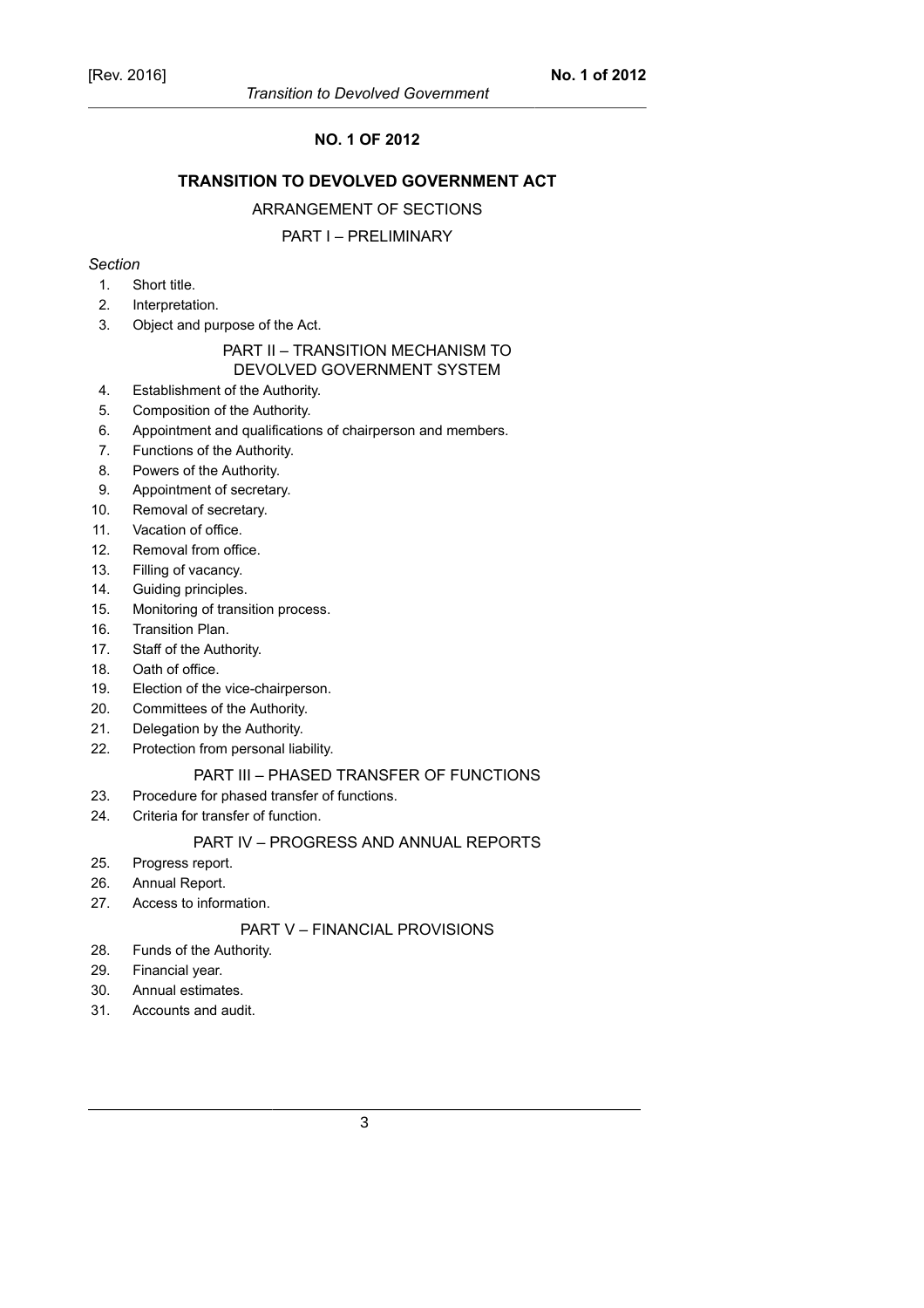# PART VI – MISCELLANEOUS PROVISIONS

#### *Section*

- 32. Duty to co-operate.
- 33. Offences.
- 34. Dispute resolution mechanism.
- 35. Moratorium on transfer of assets.
- 36. Regulations.
- 37. Dissolution of the Authority.

#### SCHEDULES

| <b>FIRST SCHEDULE-</b>   | PROCEDURE FOR APPOINTMENT OF<br>MEMBERS OF THE AUTHORITY           |
|--------------------------|--------------------------------------------------------------------|
| SECOND SCHEDULE -        | PROCEDURE FOR THE CONDUCT OF<br>AFFAIRS OF THE AUTHORITY           |
| THIRD SCHEDULE -         | OATH/AFFIRMATION OF THE OFFICE OF<br>CHAIRPERSON/MEMBERS/SECRETARY |
| <b>FOURTH SCHEDULE -</b> | <b>TRANSITION PHASES</b>                                           |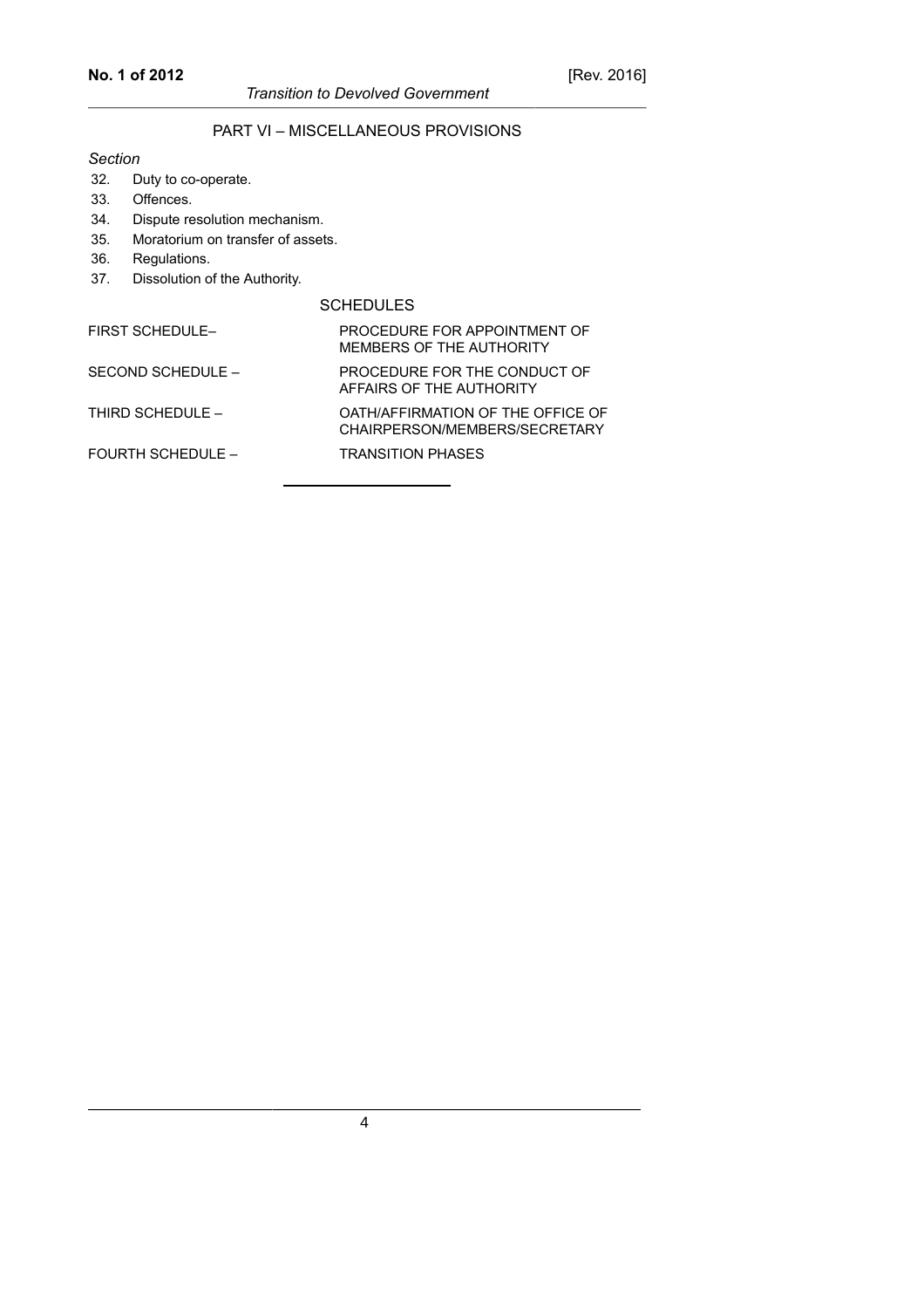### **NO. 1 OF 2012**

#### **TRANSITION TO DEVOLVED GOVERNMENT ACT**

#### [*Date of assent : 27th February, 2012.*]

[*Date of commencement : 9th March, 2012.*]

#### **An Act of Parliament to provide a framework for the transition to devolved government pursuant to section 15 of the Sixth Schedule to the Constitution, and for connected purposes**

#### PART I – PRELIMINARY

#### **1. Short title**

This Act may be cited as the Transition to Devolved Government Act, 2012.

#### **2. Interpretation**

(1) In this Act, unless the context otherwise requires—

**"analysis of functions"** means the process and mechanism of reviewing and reassigning of functions, powers and competencies between the national government and county governments in accordance with the Constitution;

**"Authority"** means the Transition Authority established under section 4;

**"Cabinet Secretary"** means the Cabinet Secretary responsible for matters relating to devolution;

**"Phase One"** means the period between commencement of this Act and the date of the first election under the Constitution;

**"Phase Two"** means the period between the date of the first elections and three years after the first elections under the Constitution;

**"transition period"** means the period between commencement of this Act and three years after the first elections under the Constitution.

Until after the first elections under the Constitution, references in this Act to "Cabinet Secretary", "State departments" and "Principal Secretary" shall be construed to mean "Minister", "Ministries" and "Permanent Secretaries" respectively.

#### **3. Object and purpose of the Act**

The object and purpose of this Act is to—

- (a) provide a legal and institutional framework for a co-ordinated transition to the devolved system of government while ensuring continued delivery of services to citizens;
- (b) provide, pursuant to section 15 of the Sixth Schedule to the Constitution, for the transfer of powers and functions to the national and county governments;
- (c) provide mechanisms to ensure that the Commission for the Implementation of the Constitution performs its role in monitoring and overseeing the effective implementation of the devolved system of government effectively;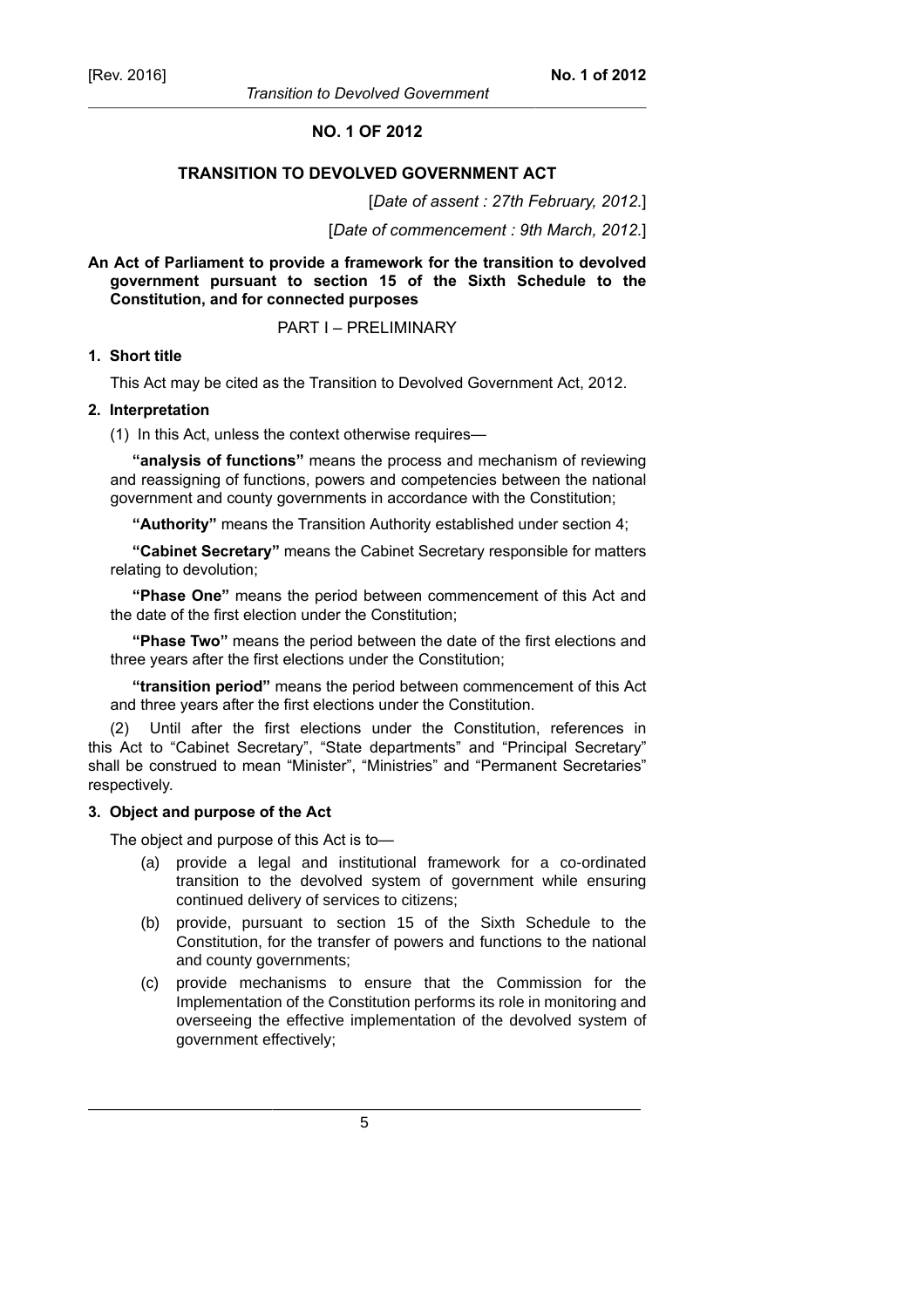#### *Transition to Devolved Government*

- (d) provide for policy and operational mechanisms during the transition period for audit, verification and transfer to the national and county governments of—
	- (i) assets and liabilities;
	- (ii) human resources;
	- (iii) pensions and other staff benefits of employees of the government and local authorities; and
	- (iv) any other connected matters;
- (e) provide for closure and transfer of public records; and
- (f) provide for the mechanism for capacity building requirements of the national government and the county governments and make proposals for the gaps to be addressed.

PART II – TRANSITION MECHANISM TO DEVOLVED GOVERNMENT SYSTEM

#### **4. Establishment of the Authority**

(1) There is established an authority to be known as the Transition Authority.

(2) The Authority shall be a body corporate with perpetual succession and a common seal and shall, in its corporate name, be capable of—

- (a) suing and being sued;
- (b) taking, purchasing or otherwise acquiring, holding, charging or disposing of movable and immovable property; and
- (c) doing or performing all such other things or acts for the proper discharge of its functions under the Constitution and this Act as may be lawfully done or performed by a body corporate.

### **5. Composition of the Authority**

(1) The Authority shall comprise—

- (a) a chairperson and eight other members appointed by the President, in consultation with the Prime Minister and with the approval of the National Assembly as provided in the First Schedule to this Act;
- (b) the Principal Secretary, office of the President and Secretary to Cabinet;
- (c) the Principal Secretary in the State department responsible for matters relating to devolution;
- (d) the Principal Secretary in the State department service responsible for the public service;
- (e) the Principal Secretary in the State department responsible for finance;
- (f) the Principal Secretary in the State department responsible for planning;
- (g) the Principal Secretary in the State department responsible for justice;
- (h) the Attorney-General who shall be an ex-officio member with no right to vote; and
- (i) the secretary appointed under section 9 who shall be an ex-officio member with no right to vote.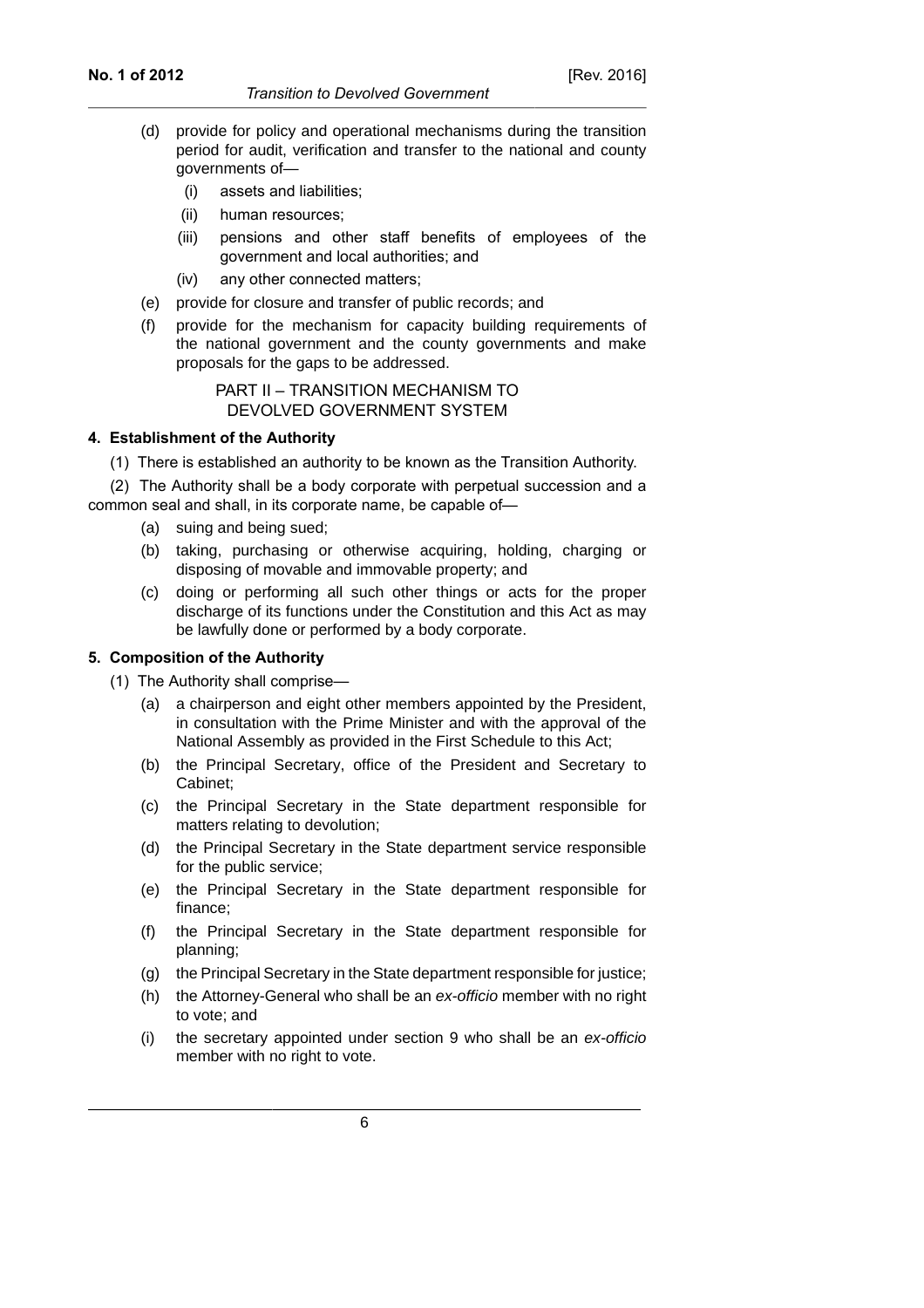### *Transition to Devolved Government*

(2) The members of the Authority under paragraphs (b) to (h) of subsection (1) may designate an officer from their respective State department to represent them.

(3) The chairperson and members under paragraphs (a) and (i) of subsection (1) shall serve on a full-time basis.

### **6. Appointment and qualifications of chairperson and members**

(1) The procedure for the appointment of the chairperson and members of the Authority under section 5(1)(a) shall be as set out in the First Schedule to this Act.

(2) A person shall be qualified for appointment as a chairperson under section 5(1)(a) if such person—

- (a) holds a masters degree from a university recognized in Kenya;
- (b) has a distinguished career in a senior management position in either the private or public sector;
- (c) holds at least ten years' post-qualification professional experience; and
- (d) satisfies the requirements of Chapter Six of the Constitution.

(3) A person shall be qualified for appointment as a member of the Authority if such person—

- (a) holds a degree from a university recognized in Kenya;
- (b) has a distinguished career in their respective field;
- (c) has at least ten years' post-qualification professional experience; and
- (d) satisfies the requirements of Chapter Six of the Constitution.

(4) A person shall not be qualified for appointment as the chairperson or a member of the Authority if the person—

- (a) is a member of Parliament or County Assembly;
- (b) is a member of a governing body of a political party;
- (c) is an elected or nominated member of a local authority;
- (d) is a member of a Commission established under the Constitution;
- (e) is an undischarged bankrupt;
- (f) has been removed from office for contravening the Constitution or any other law; or
- (g) has, in the conduct of his affairs, not met any statutory obligations.

### **7. Functions of the Authority**

(1) The Authority shall facilitate and co-ordinate the transition to the devolved system of government as provided under section 15 of the Sixth Schedule to the Constitution.

(2) Despite the generality of subsection (1), the Authority shall—

- (a) facilitate the analysis and the phased transfer of the functions provided under the Fourth Schedule to the Constitution to the national and county governments;
- (b) determine the resource requirements for each of the functions;
- (c) develop a framework for the comprehensive and effective transfer of functions as provided for under section 15 of the Sixth Schedule to the Constitution;
- (d) co-ordinate with the relevant State organ or public entity in order to—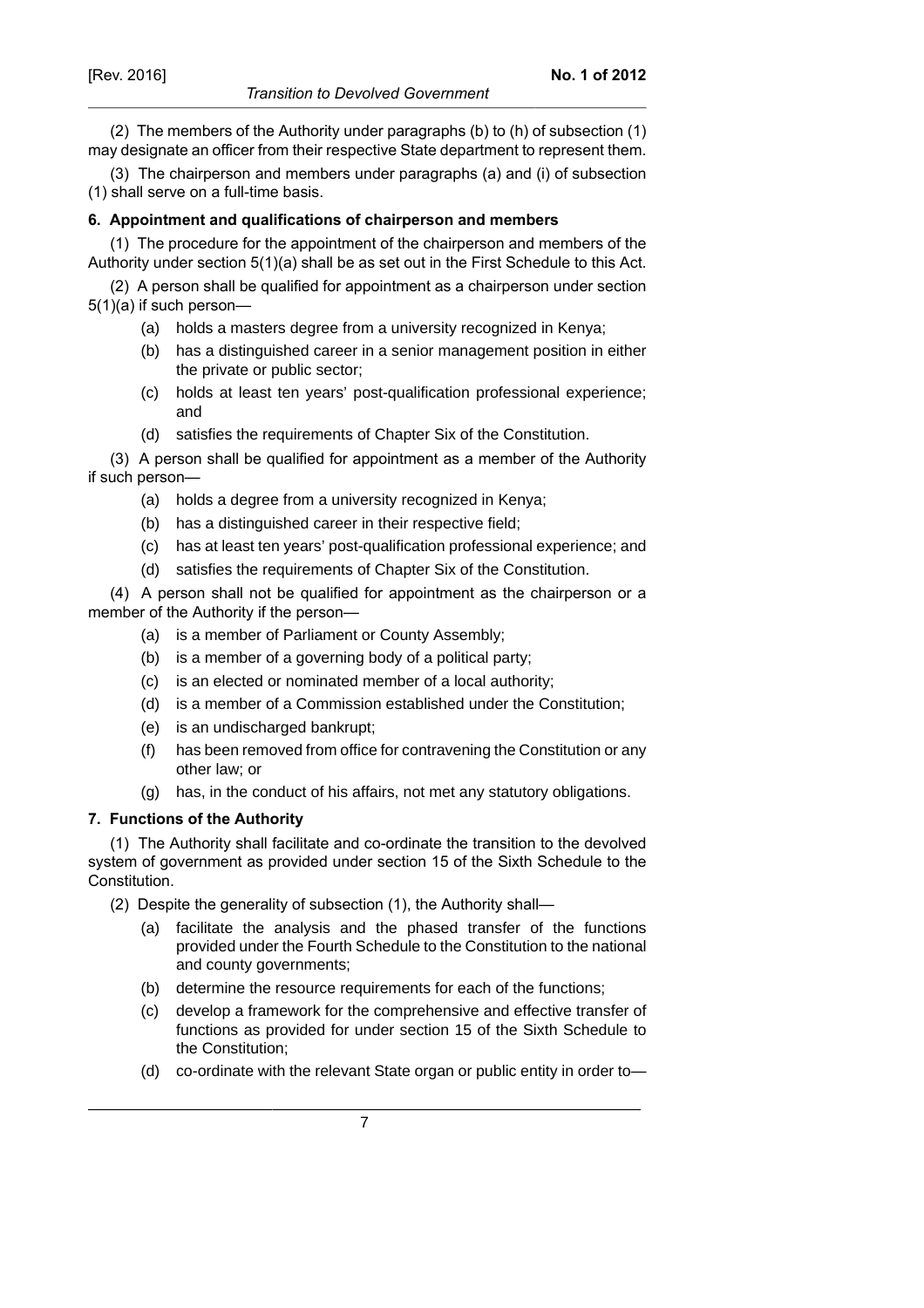- (i) facilitate the development of the budget for county governments during Phase One of the transition period;
- (ii) establish the status of ongoing reform processes, development programmes and projects and make recommendations on the management, reallocation or transfer to either level of government during the transition period; and
- (iii) ensure the successful transition to the devolved system of government;
- (e) prepare and validate an inventory of all the existing assets and liabilities of government, other public entities and local authorities;
- (f) make recommendations for the effective management of assets of the national and county governments;
- (g) provide mechanisms for the transfer of assets which may include vetting the transfer of assets during the transitional period;
- (h) pursuant to section 15(2)(b) of the Sixth Schedule to the Constitution, develop the criteria as may be necessary to determine the transfer of functions from the national to county governments, including—
	- (i) such criteria as may be necessary to guide the transfer of functions to county governments; and
	- (ii) the criteria to determine the transfer of previously shared assets, liabilities and staff of the government and local authorities;
- (i) carry out an audit of the existing human resource of the Government and local authorities;
- (j) assess the capacity needs of national and county governments;
- (k) recommend the necessary measures required to ensure that the national and county governments have adequate capacity during the transition period to enable them undertake their assigned functions;
- (l) co-ordinate and facilitate the provision of support and assistance to national and county governments in building their capacity to govern and provide services effectively;
- (m) advise on the effective and efficient rationalization and deployment of the human resource to either level of government;
- (n) submit monthly reports to the Commission for the Implementation of the Constitution and the Commission on Revenue Allocation on the progress in the implementation of the transition to the devolved system of government;
- (o) perform any other function as may be assigned by national legislation.

(3) The Authority shall, while undertaking its functions as specified under subsection (2), carry out the activities specified in respect of Phase One and Phase Two in the Fourth Schedule to this Act.

#### **8. Powers of the Authority**

(1) The Authority shall have all powers necessary for the proper performance of its functions under this Act.

(2) Without prejudice to the generality of subsection (1), the Authority shall have powers to —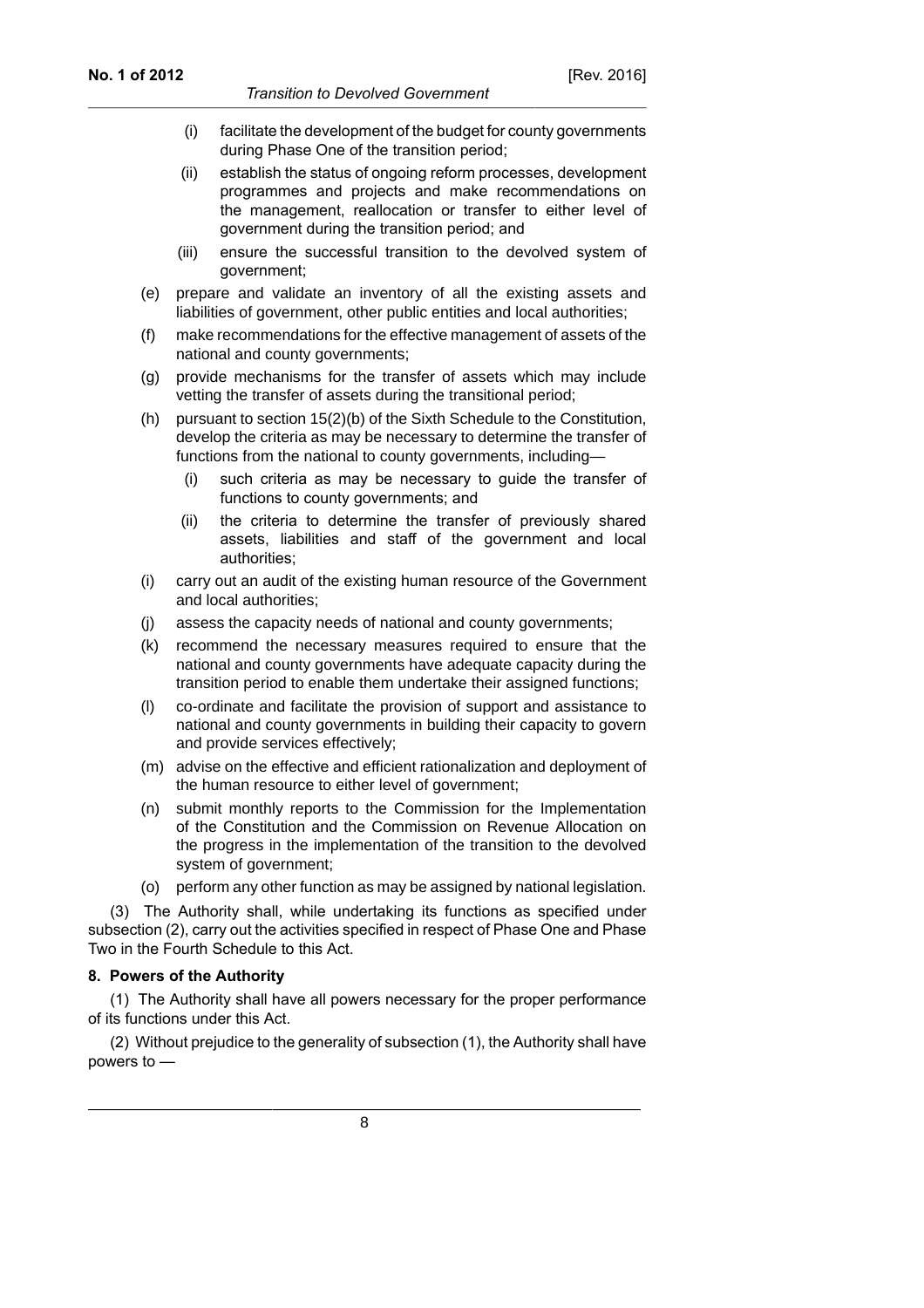- (a) gather relevant information, including the requisition of reports, records, documents or any information from any source, including State departments or public entities;
- (b) compel the production of any information required for the performance of its functions as and when necessary;
- (c) interview any person, groups or members of organizations or institutions;
- (d) hold inquiries and investigations for the purposes of performing its functions under this Act;
- (e) make recommendations and facilitate the distribution of assets to the national and county governments; and
- (f) undertake any activity necessary to effectively carry out its functions.

(3) The conduct and regulation of the business and affairs of the Authority shall be as set out in the Second Schedule to this Act.

(4) Except as provided in the Second Schedule to this Act, the Authority may regulate its own procedure.

### **9. Appointment of secretary**

(1) The secretary shall be competitively recruited and appointed by the Authority.

(2) A person shall qualify for appointment under subsection (1) if such person has at least—

- (a) a masters degree from a university recognized in Kenya;
- (b) ten years experience in a management position; and
- (c) satisfies the requirements of Chapter six of the Constitution.

(3) The secretary appointed under subsection (1) shall be responsible for the day to day administration of the functions of the Authority.

Despite the generality of subsection (3), the secretary shall be the accounting officer of the Authority and responsible to the Authority for—

- (a) the implementation of the decisions of the Authority;
- (b) the formation and development of an efficient administration;
- (c) the organization, control and management of staff;
- (d) maintaining accurate records on financial matters and resource use;
- (e) ensuring the drawing up and approval of the required budget; and
- (f) performing any other duties as may from time to time be assigned by the Authority.

### **10. Removal of secretary**

(1) The secretary may be removed from office by the Authority in accordance with the terms and conditions of service for—

- (a) inability to perform the functions of the office of secretary arising out of physical or mental incapacity;
- (b) gross misconduct or misbehaviour;
- (c) incompetence or neglect of duty;
- (d) violation of the Constitution; or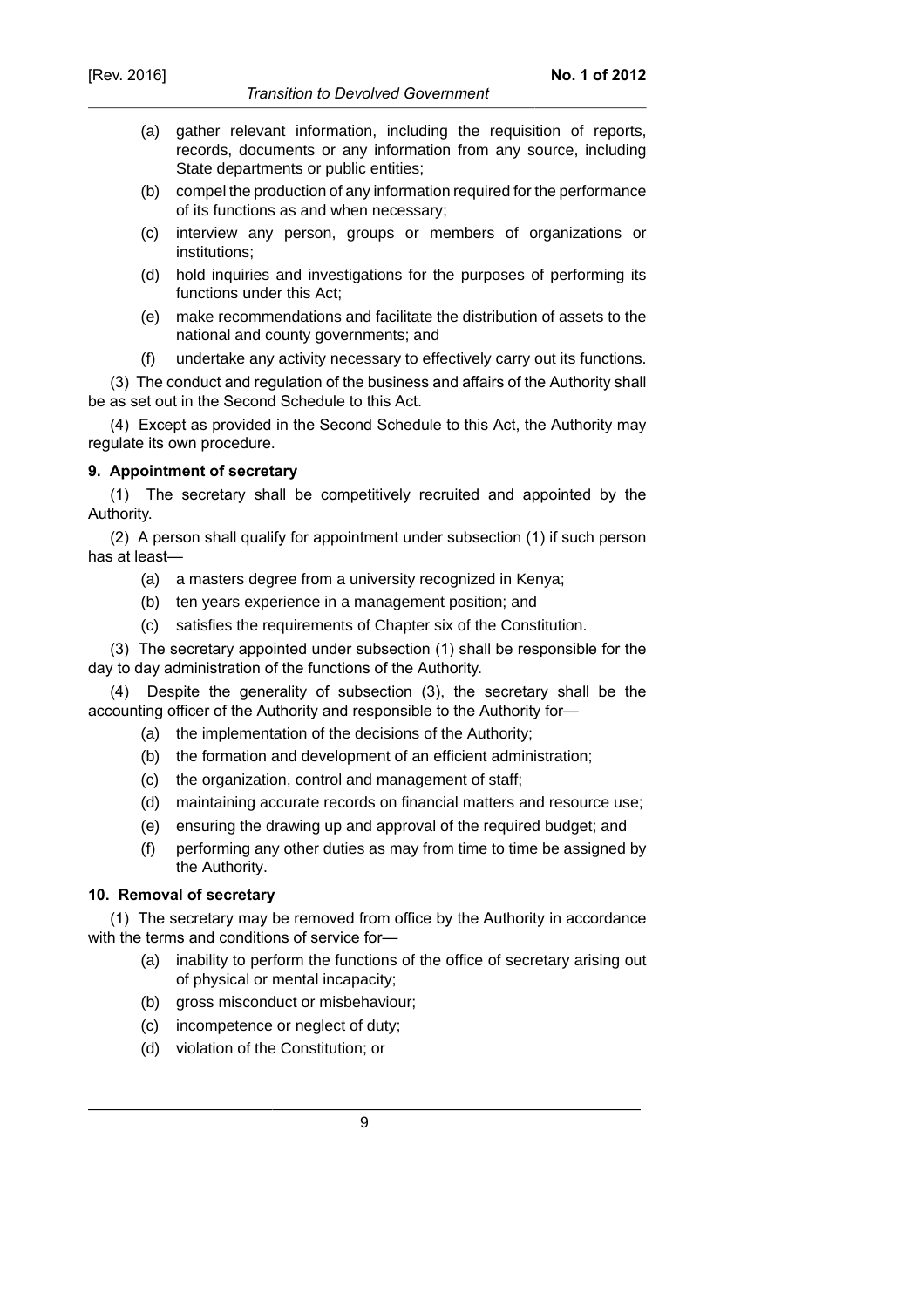(e) any other ground that would justify removal from office under the terms and conditions of service.

(2) Before the secretary is removed under subsection (1), the secretary shall be given—

- (a) sufficient notice of the allegations made against him or her; and
- (b) an opportunity to present his or her defence against the allegations.

### **11. Vacation of office**

A person shall cease to be a member of the Authority if such person—

- (a) resigns in writing, addressed, in case of the chairperson to the President and in the case of any other member, to the Cabinet Secretary;
- (b) is convicted of a criminal offence and sentenced to a term of imprisonment of not less than six months;
- (c) is declared bankrupt;
- (d) is unable to perform the functions of his office by reason of mental or physical infirmity; or
- (e) dies.

### **12. Removal from office**

(1) The chairperson or a member of the Authority may be removed from office only for—

- (a) violation of the Constitution or any other law, including a contravention of Chapter Six of the Constitution;
- (b) gross misconduct, whether in the performance of the member's or office holder's functions or otherwise;
- (c) physical or mental incapacity to perform the functions of office;
- (d) incompetence or neglect of duty; or
- (e) bankruptcy.

(2) A person desiring the removal of a member of the Authority on any ground specified in subsection (1) may present a petition to the National Assembly setting out the alleged facts constituting that ground.

(3) The National Assembly shall consider the petition and shall, through a resolution, if satisfied that it discloses a ground under subsection (1), forward it to the President.

- (4) On receiving a petition under subsection (3), the President—
	- (a) may suspend the member pending the outcome of the complaint; and
	- (b) shall appoint a tribunal in accordance with subsection (5).
- (5) The tribunal shall comprise—
	- (a) a chairperson, who shall be a person who holds or has held, office as a judge of a Supreme Court or Court of Appeal;
	- (b) at least two persons, who shall be persons who are qualified to be appointed as judges of a superior court; and
	- (c) one other person who is qualified to assess the facts in respect of the particular ground for removal.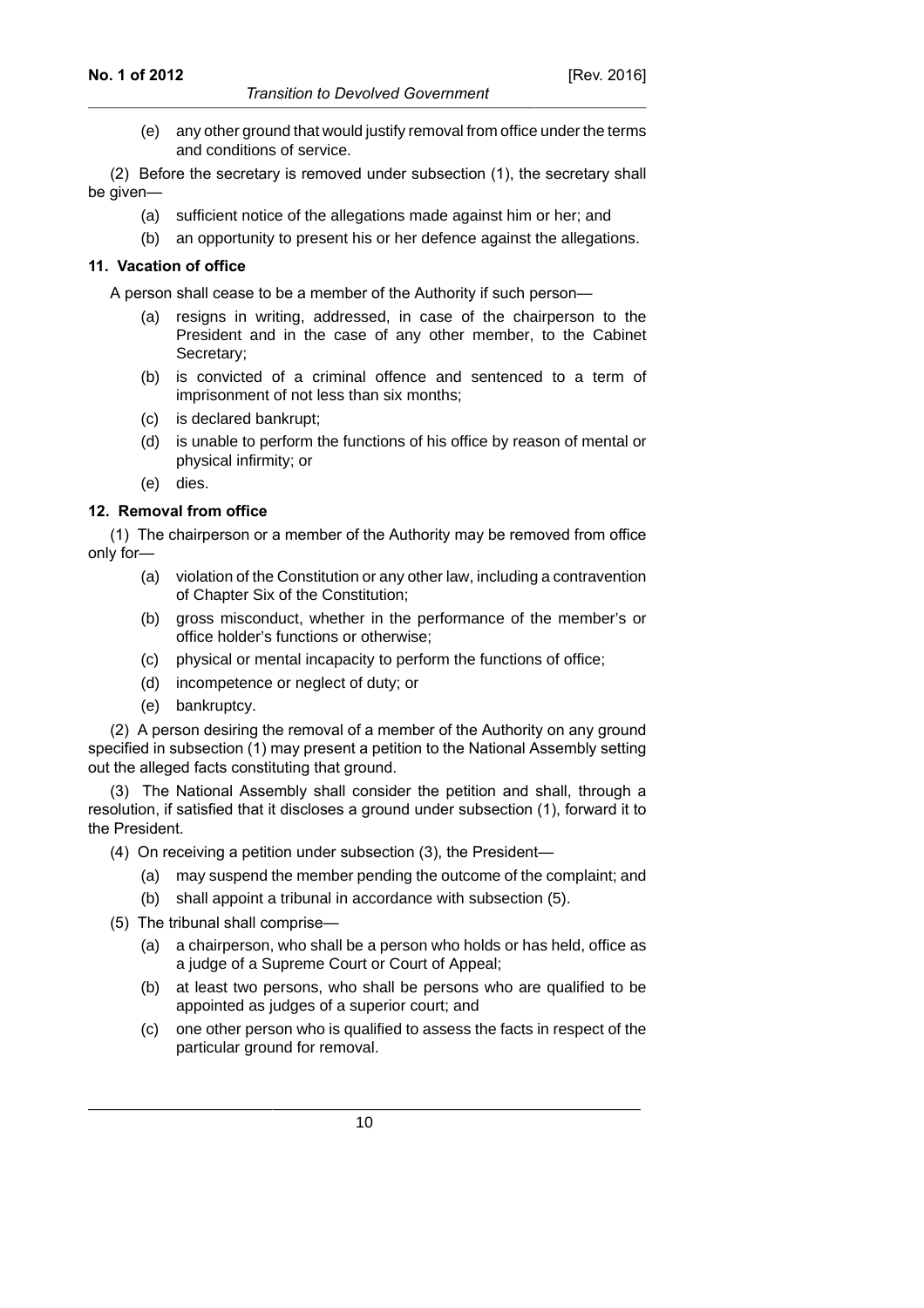(6) The tribunal shall investigate the matter expeditiously, report on the facts and make a recommendation to the President.

(7) The tribunal shall accord the person under investigation sufficient hearing and the person may be represented by a person of his or her own choice, qualified in respect of the ground of removal.

(8) The President shall be bound by the recommendation made by the tribunal under subsection (6), and shall within thirty days take the necessary action.

(9) A person suspended under this section shall continue to receive one-half of the remuneration and benefits of the office during the period of suspension.

### **13. Filling of vacancy**

Where a vacancy occurs in the membership of the Authority under section 11 or 12, the appointment procedure provided for under this Act shall apply.

#### **14. Guiding Principles**

In the performance of its functions or the exercise of the powers conferred by this Act, the Authority shall—

- (a) perform its functions subject to the Constitution;
- (b) be accountable to the people of Kenya and ensure their participation in the transition process;
- (c) facilitate the transition to the devolved system of government in a transparent, objective and fair manner;
- (d) promote and sustain fair procedures in its operations;
- (e) ensure technical and administrative competence for the better carrying out of its functions;
- (f) be non-partisan and non-political in its operations; and
- (g) apply and promote national values and principles provided under the Constitution.

#### **15. Monitoring of transition process**

The Commission for the Implementation of the Constitution shall, pursuant to section 15(d) of the Sixth Schedule to the Constitution, monitor and oversee the transition process to devolved government.

### **16. Transition plan**

(1) The Authority shall issue guidelines to State organs or public entities for the preparation of transition implementation plans.

(2) The Cabinet Secretary of a State department or, in the case of a public entity, an authorized officer shall submit to the Authority and the Commission for the Implementation of the Constitution a transition plan within a period specified by the Commission for the Implementation of the Constitution.

(3) After the first elections under the Constitution, each County government shall submit, to the Authority and the Commission for the Implementation of the Constitution, a transition plan and progress reports within a period specified by the Commission for the Implementation of the Constitution.

- (4) The Commission for the Implementation of the Constitution—
	- (a) shall monitor the progress of the implementation of the transition plans; and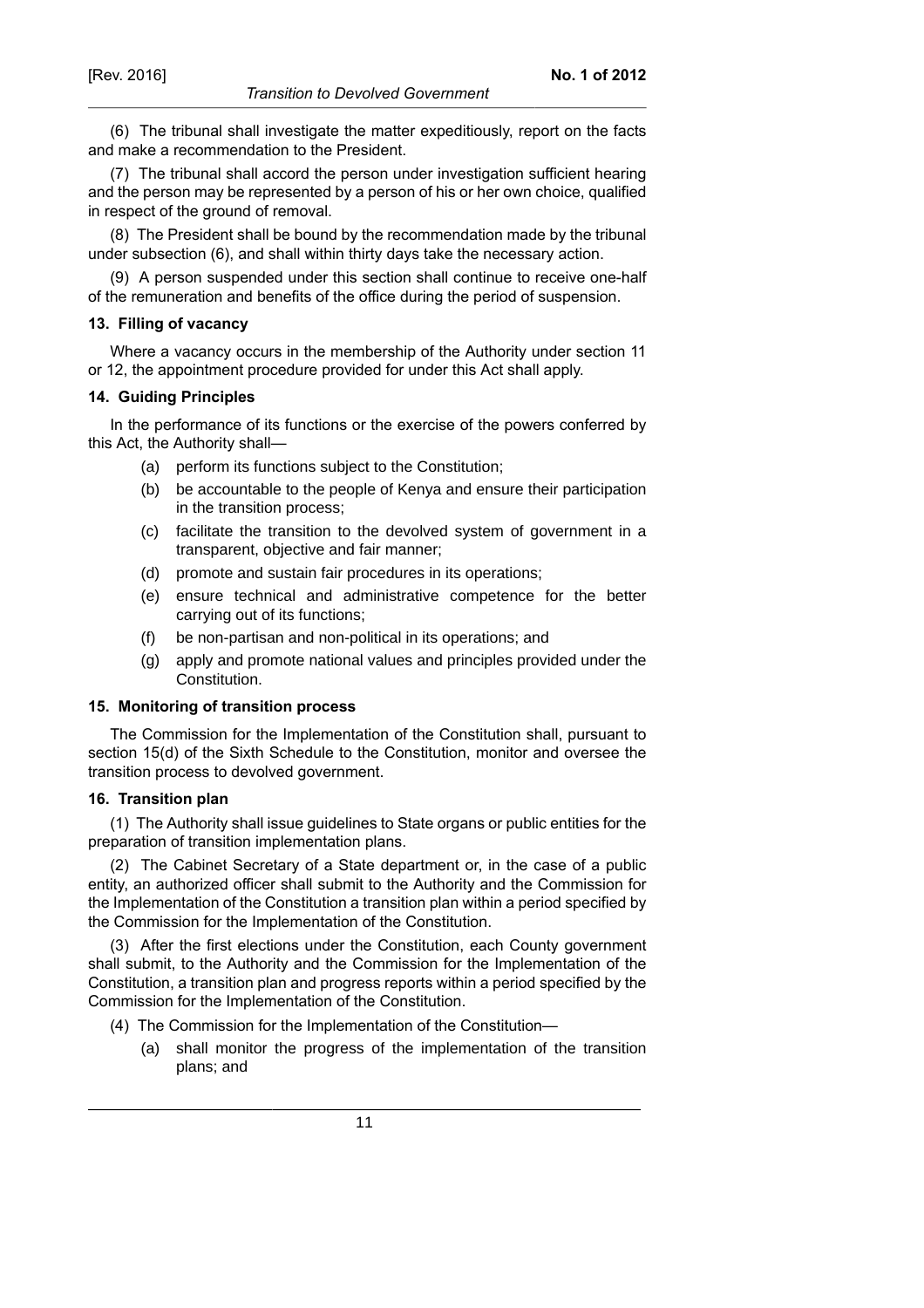(b) may require the relevant State department to submit progress reports to it.

(5) A State organ, public entity or a county government shall, after the first elections under the Constitution, transmit copies of the transition plan and progress reports under subsection (2) and (3) to the National and County Government Coordinating Summit and the Council of County Governors.

#### **17. Staff of the Authority**

(1) The Authority may appoint such staff as may be necessary for the proper discharge of its functions under this Act.

(2) The staff appointed under subsection (1) shall serve on such terms and conditions of service as the Authority determines subject to the advice of the Salaries and Remuneration Commission.

(3) A public officer seconded to the Authority shall, during the period of secondment, be deemed to be an officer of the Authority and shall be subject only to the direction and control of the Authority.

(4) Every member and employee of the Authority shall sign a confidentiality agreement.

#### **18. Oath of office**

The chairperson, members and secretary of the Authority shall each take and subscribe to the oath or affirmation as set out in the Third Schedule to this Act.

#### **19. Election of the vice-chairman**

(1) The chairperson shall, within seven days of the appointment of the members, convene the first meeting of the Authority in which the members shall elect the vice-chairperson of the Authority from amongst the members appointed under section 5(a).

(2) The chairperson and the vice-chairperson shall be of opposite gender.

(3) Whenever a vacancy occurs in the office of the vice-chairperson, the provisions of this section shall, with the necessary modifications, apply to the filling of the vacancy.

### **20. Committees of the Authority**

(1) The Authority may establish such committees as it may consider necessary for the performance of its functions and the exercise of its powers under this Act.

(2) The Authority may co-opt into the membership of committees established under subsection (1), other persons whose knowledge and skills are found necessary for the functions of the Authority.

#### **21. Delegation by the Authority**

The Authority may, by resolution either generally or in any particular case, delegate to any committee or member of the Authority or to any officer, employee or agent of the Authority, the exercise of any of the powers or the performance of any of the functions or duties of the Authority under this Act or under any other written law.

### **22. Protection from personal liability**

No matter or thing done by a member of the Authority or any officer, employee or agent of the Authority shall, if the matter or thing is done in good faith for executing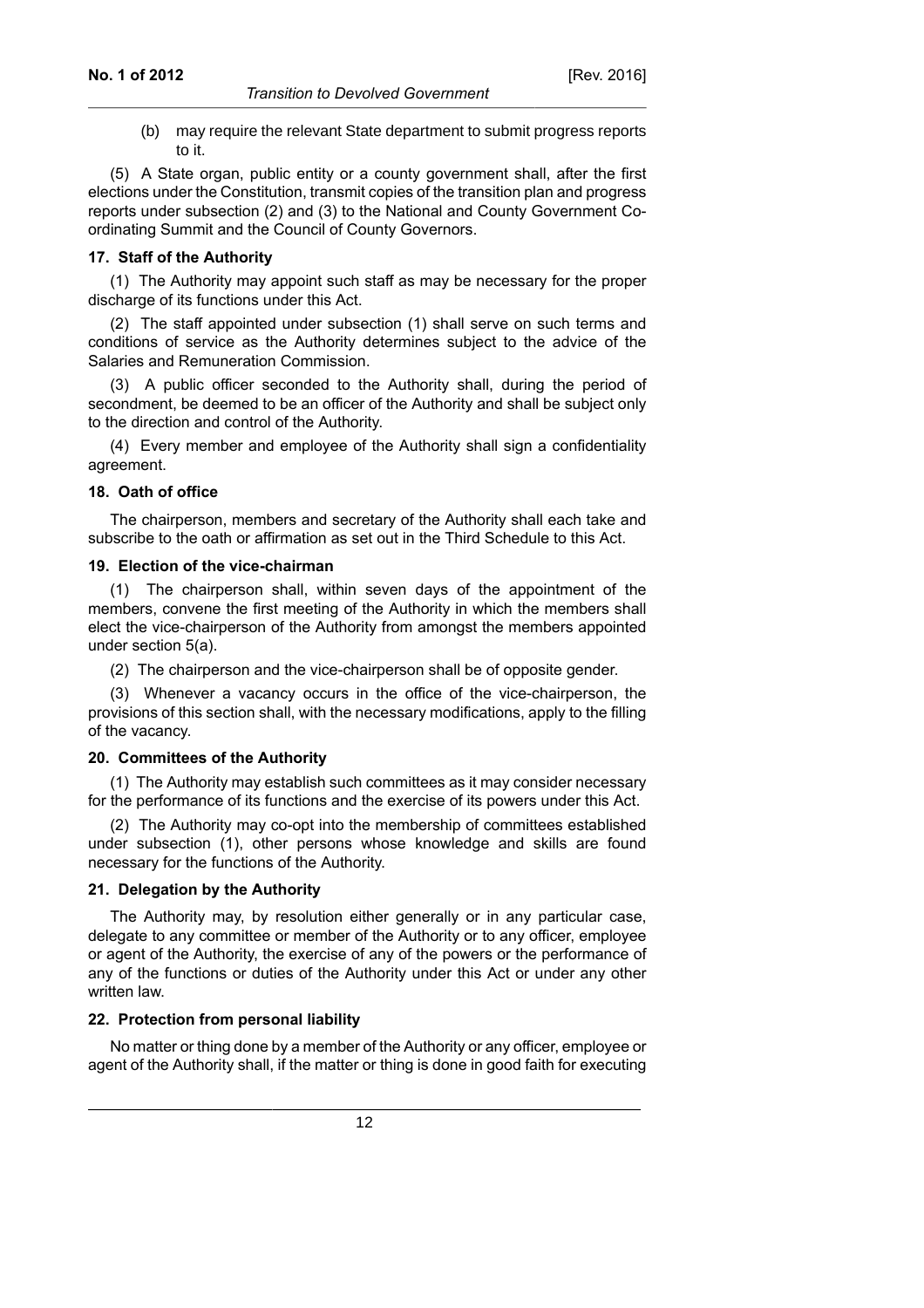the functions, powers or duties of the Committees render the member, officer, employee or agent personally liable to any action, claim or demand whatsoever.

### PART III – PHASED TRANSFER OF FUNCTIONS

# **23. Procedure for phased transfer of functions**

(1) The Authority shall, by notice in the *Gazette* at least thirty days before the first elections under the Constitution, identify functions which may be transferred to the county governments immediately after the first elections under the Constitution.

(2) After the initial transfer of functions under subsection (1), every county government shall make a request in the prescribed manner to the Authority for transfer of other functions in accordance with section 15 of the Sixth Schedule to the Constitution.

(3) The Authority shall, upon the request of a county government under subsection (2), determine whether a county government meets the criteria set out under section 24, to allow the transfer of a function.

- (4) The Authority shall—
	- (a) consider and dispose of any application under subsection (2); and
	- (b) make its determination within sixty days of receipt of such an application.

(5) The decision of the Authority under subsection (4) shall be based on the criteria for transfer of functions, provided under section 24.

(6) Where the Authority determines that a county government does not meet the criteria for the transfer of function under section 24, it shall propose clear and practical measures to build the capacity of the county government during the transition period to enable the county government undertake its functions within the shortest time possible.

(7) A county government may appeal to the Senate against a decision made under subsection (6).

(8) A decision of the Senate on the appeal, by majority vote in accordance with Article 123 of the Constitution, shall be binding on the Authority.

# **24. Criteria for transfer of function**

- (1) Subject to section 23, the criteria for the transfer of functions shall include—
	- (a) whether there is in existence legislation relating to the function applied for;
	- (b) whether a framework for service delivery has been put into place to implement the function;
	- (c) whether, where applicable, the county government has identified or established administrative units related to the function;
	- (d) whether the county government has undertaken a capacity assessment in relation to the function;
	- (e) the arrangements for and the extent of further decentralization of the function and provision of related services by the county government;
	- (f) whether there is the required infrastructure and systems to deliver the function;
	- (g) whether the county government has the necessary financial management systems in place;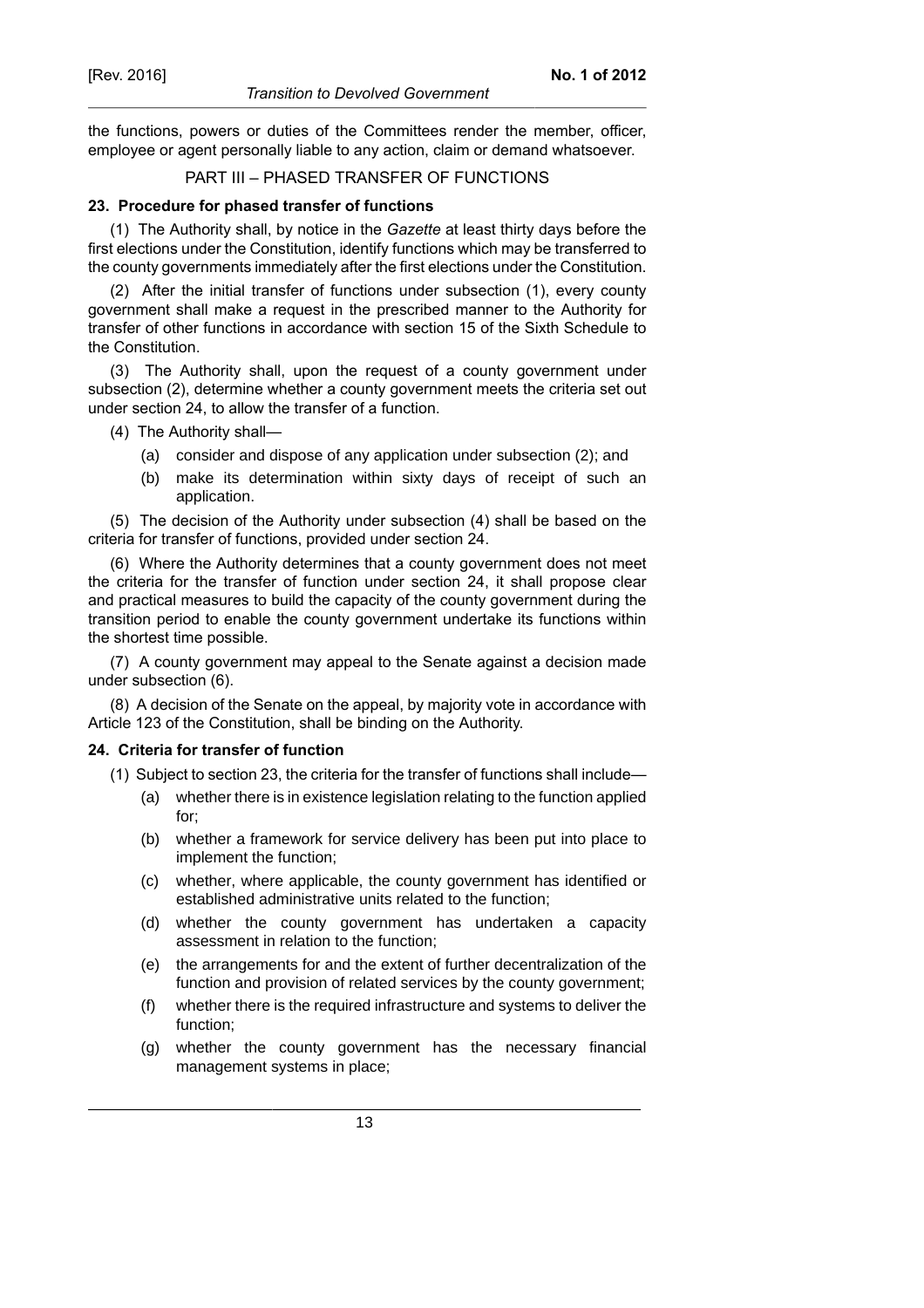- (h) whether the county government has an approved plan in relation to the function;
- (I) any other variable as may be prescribed after consultations between the Authority, county governments and the Commission for the Implementation of the Constitution and the Commission on Revenue Allocation.

(2) The Authority shall perform the functions specified under subsection (1) in accordance with Article 187 of the Constitution.

PART IV – PROGRESS AND ANNUAL REPORTS

#### **25. Progress report**

(1) The Authority shall, in every three months, submit a progress report to the President, Parliament, the Commission for the Implementation of the Constitution and Commission on Revenue Allocation.

(2) The progress report shall include—

- (a) the status on transfer of functions to county governments;
- (b) any impediments to the transition programme;
- (c) recommendations to address specific concerns identified by the Authority; and
- (d) any other information of concern relating to the functions of the Authority.

(3) The Authority shall publish its progress report in the *Gazette* and in such other accessible manner as it may determine.

(4) For the period after the announcement of the results of the first elections as contemplated by section 2 of the Sixth Schedule to the Constitution, the Authority shall submit the progress report to Parliament and to the relevant county assemblies and county executives committees.

### **26. Annual Report**

(1) The Authority shall cause to be prepared an annual report of its activities for each financial year.

(2) The annual report shall contain, in respect of the year to which it relates—

- (a) the financial statements;
- (b) a description of the activities;
- (c) details of the work plan;
- (d) details of applications for transfer of functions submitted to it and the outcome;
- (e) such other statistical information relating to the functions as the Authority may consider appropriate; and
- (f) any other information relating to the functions that the Authority considers necessary.

(3) Prior to the first elections under the Constitution, the Authority shall submit the annual report to the President, Parliament, the Commission for the Implementation of the Constitution and the Commission on Revenue Allocation.

(4) After the first elections under the Constitution, the Authority shall submit the annual report to the President, Parliament, the County Assemblies, the Council of Governors, the Commission for the Implementation of the Constitution and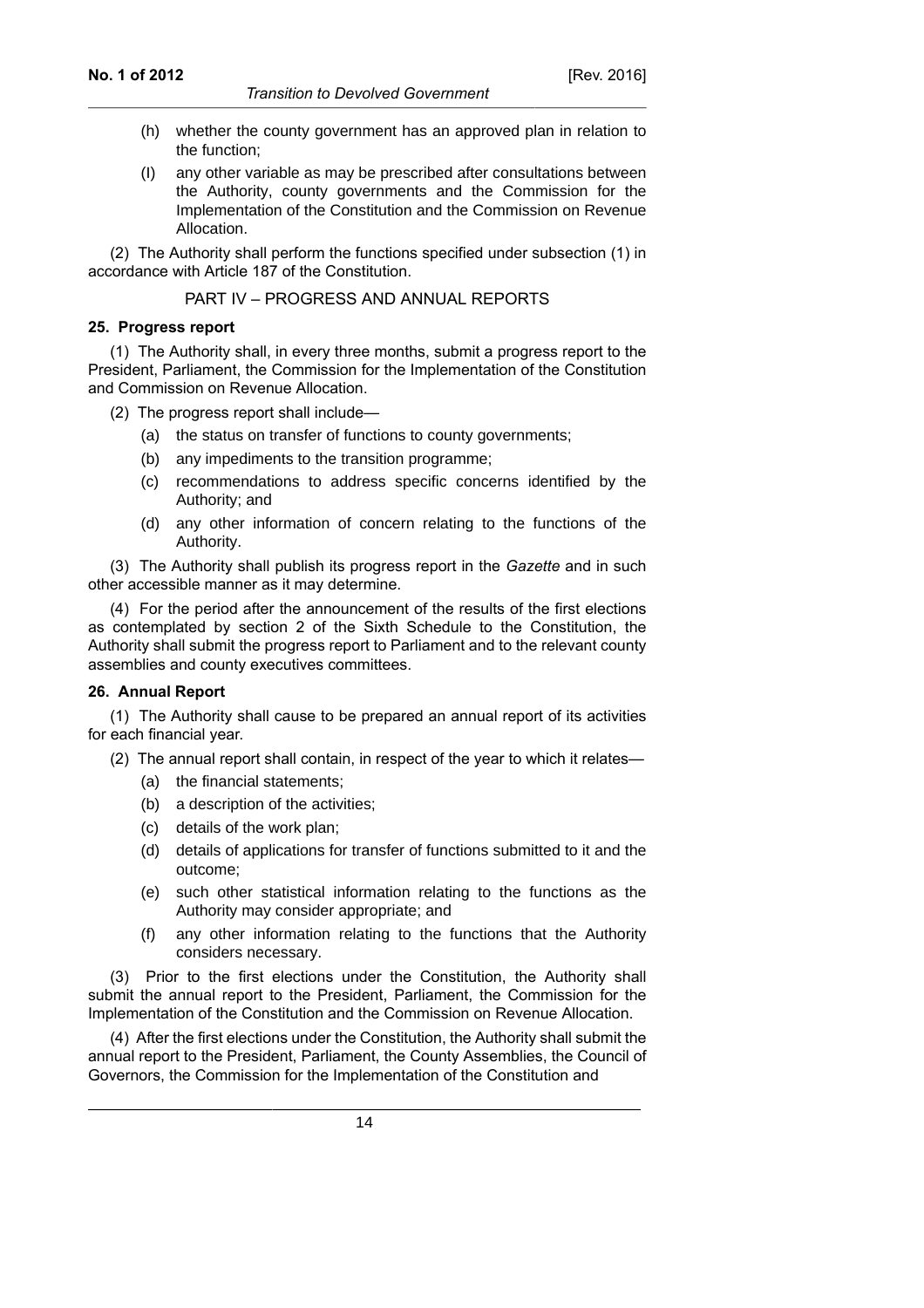Commission on Revenue Allocation within three months after the end of the year to which it relates.

(5) The Authority shall publish and publicise the annual report as submitted under this section in such manner as the Authority may determine.

### **27. Access to information**

(1) A person may request the Authority for any information relating to its functions in accordance with Article 35 of the Constitution or any other written law.

- (2) A request for any information under subsection (1)—
	- (a) shall be addressed to the secretary or such other person as the Authority may for that purpose designate;
	- (b) may be subject to the payment of a reasonable fee; and
	- (c) shall be subject to confidentiality requirements of the Authority.

(3) Subject to Article 35 of the Constitution, the Authority may decline to give information to an applicant on grounds that—

- (a) the request is unreasonable in the circumstances;
- (b) the information requested is at a deliberative stage by the Authority;
- (c) a person has refused to pay the prescribed fee; or
- (d) the applicant has failed to satisfy confidentiality requirements of the Authority.

### PART V – FINANCIAL PROVISIONS

#### **28. Funds of the Authority**

- (1) The funds of the Authority shall comprise—
	- (a) such sums as may be appropriated by Parliament towards the expenditure of the Authority in the performance of its functions and exercise of its powers;
	- (b) such fees, monies or assets as may accrue to or vest in the Authority in the course of the exercise of its powers or the performance of its functions under this Act or any written law; and
	- (c) all monies from any other lawful source provided for, donated or lent to the Authority.

(2) Parliament shall allocate adequate funds to enable the Authority to perform its functions.

(3) The receipts, earnings or accruals of the Authority and the balances at the close of each financial year shall, subject to the law relating to financial management, not be paid into the Consolidated Fund but shall be retained for purposes of this Act.

### **29. Financial year**

The financial year of the Authority shall be the period of twelve months ending on the thirtieth June in each year.

### **30. Annual estimates**

(1) At least three months before the commencement of each financial year, the Authority shall cause, to be prepared estimates of the revenue and expenditure of the Authority for that year.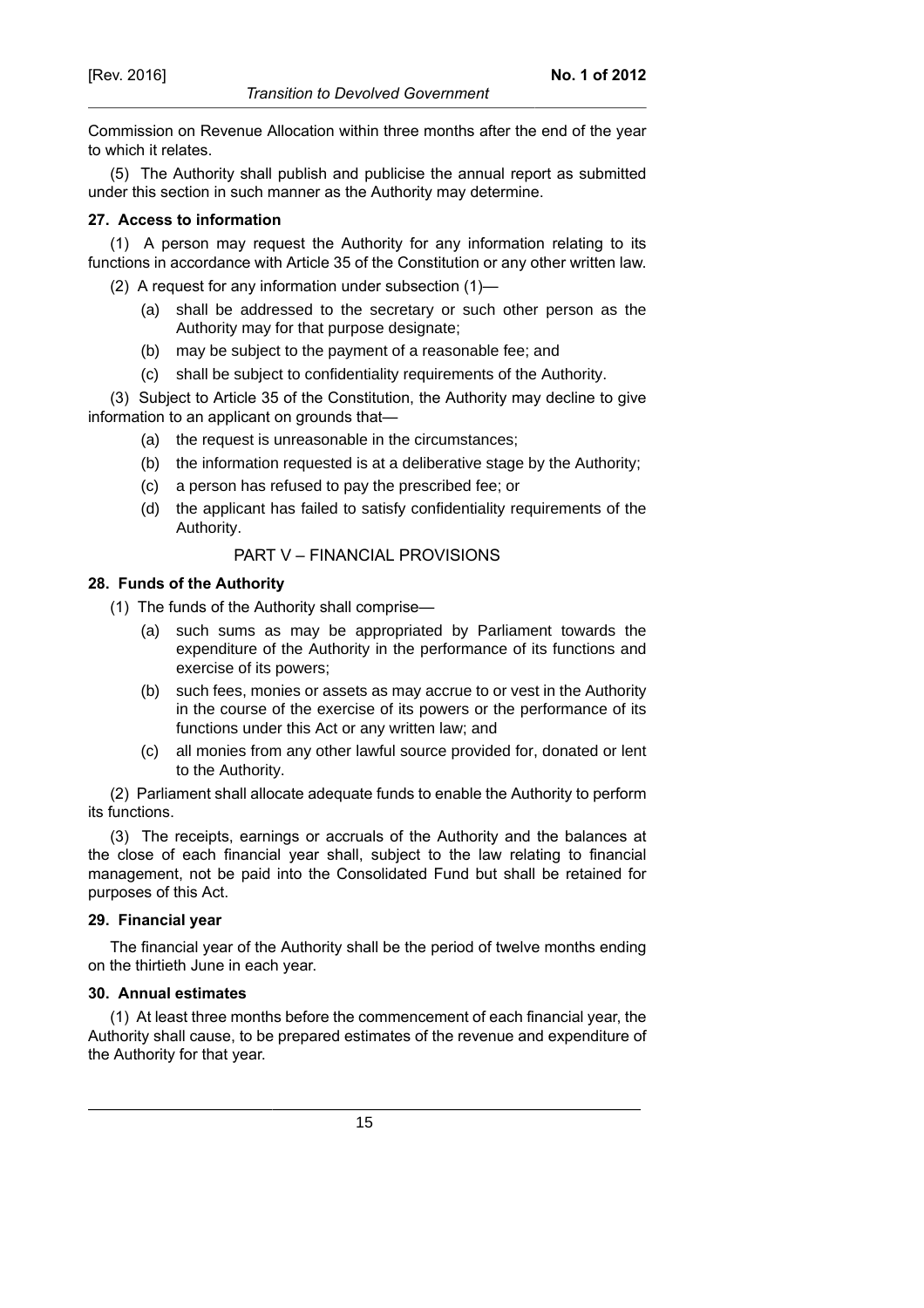(2) The annual estimates shall make provision for all estimated expenditure of the Authority for the financial year and in particular, the estimates shall include—

- (a) the payment of the salaries, allowances and other charges in respect of members and staff of the Authority;
- (b) the payment of pensions, gratuities and other charges in respect of staff of the Authority;
- (c) the proper maintenance of the buildings and grounds of the Authority;
- (d) the maintenance, repair and replacement of the equipment and other property of the Authority;
- (e) the creation of such reserve funds to meet future or contingent liabilities in respect of retirement benefits, insurance or replacement of buildings or equipment, or in respect of such other matter as the Authority may deem appropriate; and
- (f) any other general expenditure relating to the operations of the Authority.

(3) The annual estimates shall be approved by the Authority before the commencement of the financial year to which they relate and shall be submitted to the Cabinet Secretary for tabling in Parliament.

(4) No expenditure shall be incurred for the purposes of the Authority except in accordance with the annual estimates approved under subsection (3).

#### **31. Accounts and audit**

(1) The Authority shall cause to be kept all proper books and records of accounts of the income, expenditure and assets of the Authority.

(2) Within a period of three months after the end of each financial year, the Authority shall submit to the Auditor-General or to an auditor appointed by the Auditor-General, the accounts of the Authority together with—

- (a) a statement of the income and expenditure of the Authority during that year; and
- (b) a balance sheet of the Authority as at the last day of that year.

(3) The financial statements of the Authority shall be in such form as may be prescribed in accordance with the law relating to public financial management.

(4) The Authority shall submit or cause to be submitted to the Commission on Revenue Allocation and the Controller of Budgets copies of the financial statements of the Authority.

(5) The accounts of the Authority shall be audited and reported upon in accordance with the Public Audit Act, 2003 (No. 12 of 2003).

#### PART VI – MISCELLANEOUS PROVISIONS

#### **32. Duty to co-operate**

A State organ, State office or public office responsible for a matter in question before the Authority shall co-operate to ensure the successful completion of the transition to devolved government and shall in particular—

- (a) respond to any inquiry made by the Authority;
- (b) furnish the Authority with periodic reports as to the status of transition in respect of the question raised; and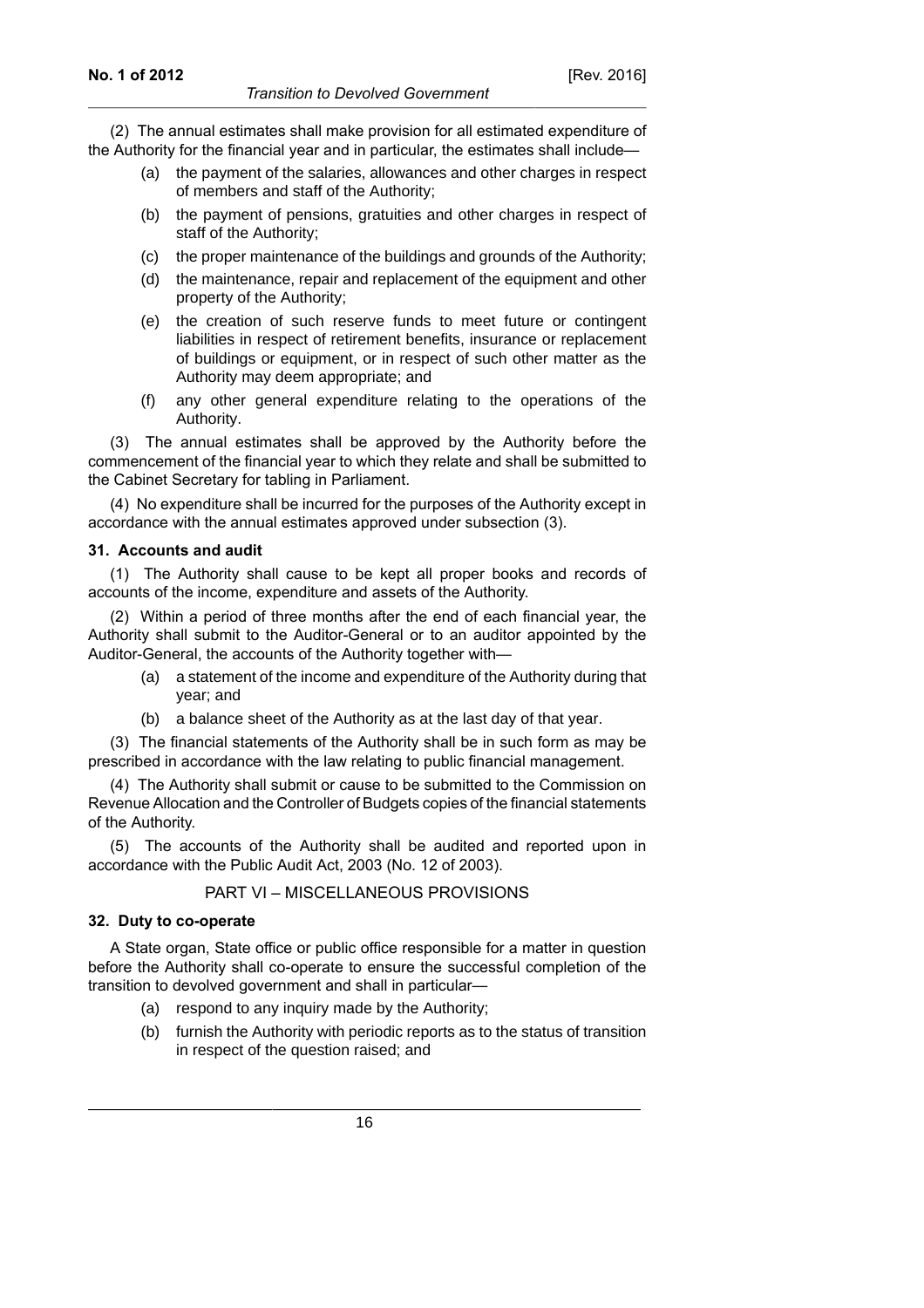### *Transition to Devolved Government*

- **No. 1 of 2012**
- (c) provide any other information that the Authority may require in the performance of its functions under this Act or in any other written law.

### **33. Offences**

- (1) A person who—
	- (a) without justification or lawful excuse, obstructs, hinders or threatens a member, an officer, employee or agent of the Authority acting under this Act;
	- (b) submits false or misleading information to the Authority; or
	- (c) makes a false representation to, or knowingly misleads a member, an officer, employee or agent of the Authority acting under this Act,

commits an offence and shall be liable, on conviction, to a fine of not less than five hundred thousand shillings or to imprisonment for a term of not less than two years, or to both.

(2) A person who transfers assets without obtaining the requisite approval under section 36 or contrary to the mechanism provided by the Authority under section 7(2)(g) commits an offence and shall be liable, on conviction, to a fine not exceeding ten million shillings or to imprisonment for a term not exceeding seven years, or to both.

#### **34. Dispute resolution mechanism**

A dispute regarding the performance by the Authority of its functions under this section shall be resolved using the procedure set out in the law relating to intergovernmental relations.

#### **35. Moratorium on transfer of assets**

(1) A State organ, public office, public entity or local authority shall not transfer assets and liabilities during the transition period.

(2) Despite subsection (1), a State organ, public office, public entity or local authority shall—

- (a) during Phase One, transfer assets or liabilities with the approval of the Authority, in consultation with the National Treasury, the Commission on Revenue Allocation, the Ministry of Local Government and the Ministry of Lands; or
- (b) during Phase Two, transfer assets or liabilities with the approval of the Authority, in consultation with the National Treasury, the Commission on Revenue Allocation and the Cabinet Secretary responsible for matters relating to intergovernmental relations; and
- (c) transfer immovable property, with the approval of the Authority, in consultation with the National Treasury, the Commission on Revenue Allocation and the Cabinet Secretary responsible for matters relating to intergovernmental relations and lands.

(3) The Authority may, on its own motion or on a petition by any person, review or reverse any irregular transfer of assets or liabilities in contravention of subsection  $(1)$ .

(4) Any transfer of assets or liabilities made in contravention of subsection (1) shall be invalid.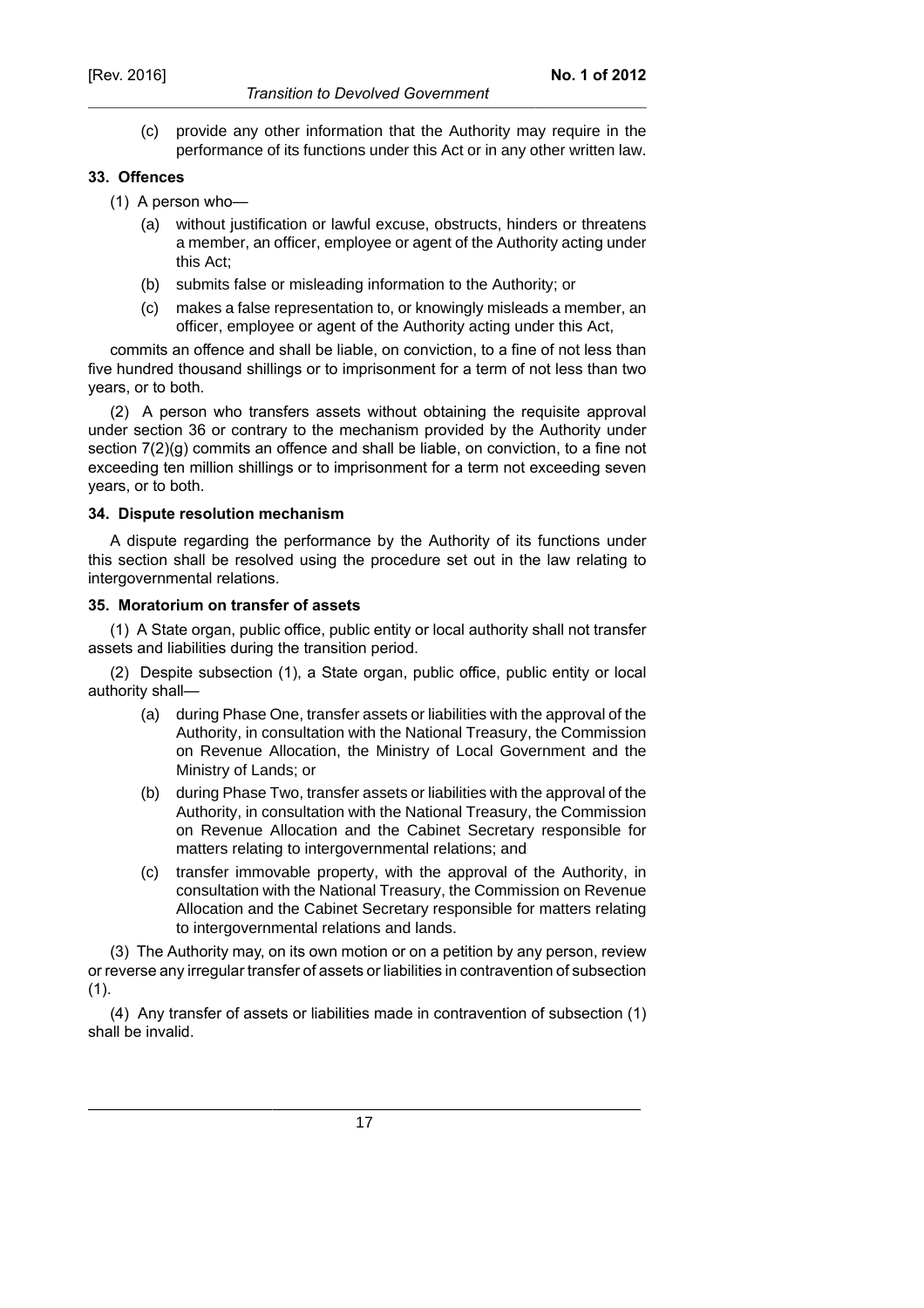#### **36. Regulations**

The Authority may, in consultation with the Cabinet Secretary, make regulations for the better carrying out of its functions under this Act.

#### **37. Dissolution of the Authority**

(1) The Authority shall stand dissolved three years after the first general elections under the Constitution or upon the full transition to county governments, whichever is the earlier.

(2) Upon the dissolution of the Authority under this Act, this Act shall lapse.

(3) During the period specified in subsections (1), the Authority shall ensure that its affairs are wound up in an orderly manner and, in particular shall ensure that—

- (a) those aspects of its work that will be of value to other institutions are preserved, documented and transferred to the relevant institution; and
- (b) its files and records are preserved and transferred to the National and County Governments Co-ordinating Summit.
- (4) Upon the dissolution of the Authority—
	- (a) the net assets and liabilities of the Authority shall, subject to paragraph (b) become assets and liabilities of the National and County Government Co-ordinating Summit established under the law relating to intergovernmental relations; and
	- (b) any monies held by the Authority shall be paid into the Consolidated Fund.

(5) The terms of the chairperson and members shall expire upon dissolution of the Authority.

(6) Despite subsection (1), the secretary and staff of the Authority may remain for a further period of thirty days upon dissolution only for the purposes of winding up the affairs of the Authority.

### **FIRST SCHEDULE**

[Section 6.]

PROCEDURE FOR APPOINTMENT OF MEMBERS OF THE AUTHORITY

**1.** Within fourteen days of the commencement of this Act, or of the occurrence of a vacancy in the office of the Chairperson or member, the Public Service Commission shall, by notice in the *Gazette* and in at least two newspapers of national circulation, declare vacancies in the Authority, inviting applications from qualified persons and competitively convene a selection panel for the purpose of selecting suitable candidates for appointment as the chairperson or members under clause 5(1)(a).

**2.** The panel shall comprise a chairperson and six members drawn from public and private sectors and civil society.

**3.** An application in respect of a vacancy declared under paragraph 1 shall be forwarded to the panel within seven days of the publication of the notice and may be made by—

(a) any qualified person; or

(b) any, person, organization or group of persons proposing the nomination of any qualified person.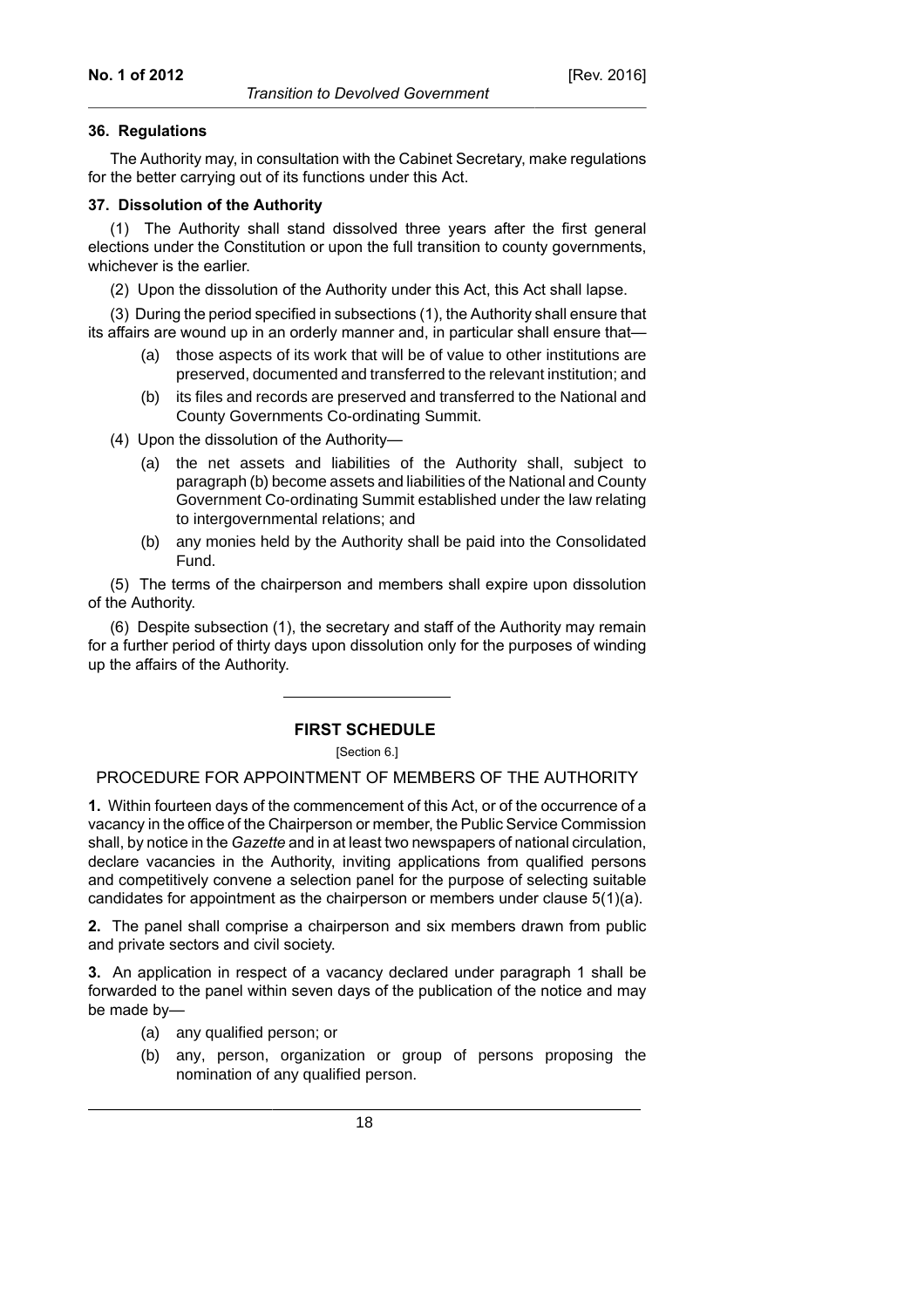**4.** The panel shall, subject to this section, determine its own procedure and the Public Service Commission shall provide it with such facilities and other support as it may require for the discharge of its functions.

**5.** The panel shall consider the applications and shortlist and publish the names and qualifications of all shortlisted applicants in the *Gazette* and two daily newspapers of national circulation within seven days from the last day of receipt of the applications under paragraph 3.

**6.** The Panel shall interview the shortlisted applicants within fourteen days from the date of publication of the list of shortlisted applicants under paragraph 5.

**7.** After carrying out the interviews, the panel shall select the three persons qualified to be appointed as chairperson and thirteen persons qualified to be members of the Authority and forward the names to the President.

**8.** The President shall, within seven days of receipt of the names forwarded under paragraph (6), nominate a chairperson and other members of the Authority and forward the names of the nominees to the National Assembly.

**9.** The National Assembly shall, within twenty one days of the day it next sits after receipt of the names of the nominees under paragraph (8), consider all nominations and may approve or reject any nomination.

**10.** Where the National Assembly approves the nominees, the Speaker shall forward the names of the approved nominees to the President for appointment.

**11.** The President shall, within seven days of the receipt of the approved nominees from the National Assembly, by notice in the *Gazette*, appoint the chairperson and members approved by the National Assembly.

**12.** Where the National Assembly rejects any nomination, the Speaker shall communicate the decision to the President who shall submit fresh nominations and the procedure set out under this section shall with necessary modifications, apply.

**13.** For the purposes of the appointment of the first Authority and filling of any vacancy in the Authority before the first general elections after the commencement of this Act, the President shall act in consultation with the Prime Minister.

**14.** Despite the foregoing provisions of this section, the President, in consultation with the Prime Minister may, by notice in the *Gazette*, extend the period specified in respect of any matter under this section by a period not exceeding twenty-one days.

**15.** In selecting, nominating, approving or appointing the chairperson and members of the Authority, the selection panel, the National Assembly, the President and the Prime Minister shall—

- (a) ensure that the Authority reflects the regional and other diversities of the people of Kenya and that not more than two thirds of the members are of the same gender; and
- (b) have due regard to the required experience and expertise.

**16.** The term of the Panel constituted under paragraph 2 shall expire upon the appointment of the members for which the panel was constituted under this Schedule.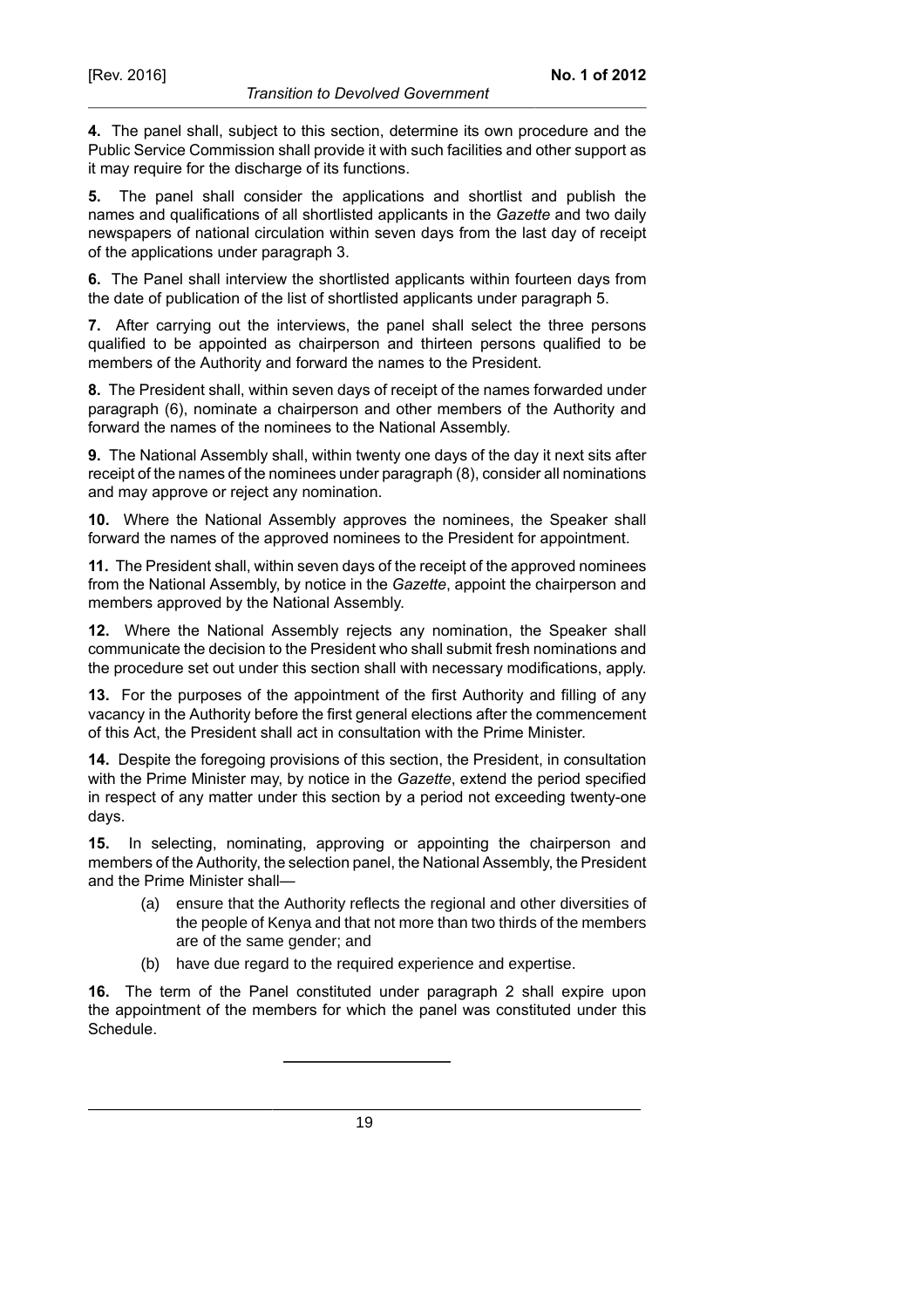#### **SECOND SCHEDULE**

[Section 8 (3).]

# PROCEDURE FOR THE CONDUCT OF AFFAIRS OF THE AUTHORITY

#### **1. Meetings**

(1) The Authority shall, at its first meeting, elect a vice-chairperson from amongst its members appointed under section 5(1)(a).

(2) The chairperson and the vice-chairperson shall be of opposite gender.

(3) The Authority shall meet not less than four times in every financial year and not more than four months shall elapse between the date of one meeting and the date of the next meeting.

(4) Notwithstanding subparagraph (1), the chairperson may, and upon requisition in writing by at least five members shall, convene a special meeting of the Authority at any time for the transaction of the business of the Authority.

(5) Unless three quarters of the total members of the Authority otherwise agree, at least fourteen days' written notice of every meeting of the Authority shall be given to every member of the Authority.

(6) The quorum for the conduct of the business of the Authority shall be a third of the total members including the person presiding.

(7) The chairperson or in his absence, the vice-chairperson, shall—

- (a) preside over all meetings of the Authority;
- (b) be the spokesperson for the Authority; and
- (c) supervise and direct the work of the Authority.

(8) If the office of chairperson becomes vacant or if the chairperson is unable to exercise the powers or perform the functions of his office owing to absence, illness or any other cause, the vice-chairperson shall exercise those powers or perform those functions.

(9) Unless a unanimous decision is reached, a decision on any matter before the Authority shall be by a majority of the votes of the members present and voting, and in case of an equality of votes, the chairperson or the person presiding shall have a casting vote.

(10) Subject to subparagraph (6), no proceedings of the Authority shall be invalid by reason only of a vacancy among the members thereof.

(11) Subject to the provisions of this Schedule, the Authority may determine its own procedure and the procedure for any committee of the Authority and for the attendance of other persons at its meetings and may make standing orders in respect thereof.

#### **2. Committees to the Authority**

(1) The Authority may establish such committees as it may deem appropriate to perform such functions and responsibilities as it may determine.

(2) The Authority shall appoint the chairperson of a committee established under subparagraph (1) from amongst its members.

(3) The Authority may where it deems appropriate, co-opt any person to attend the deliberations of any of its committees.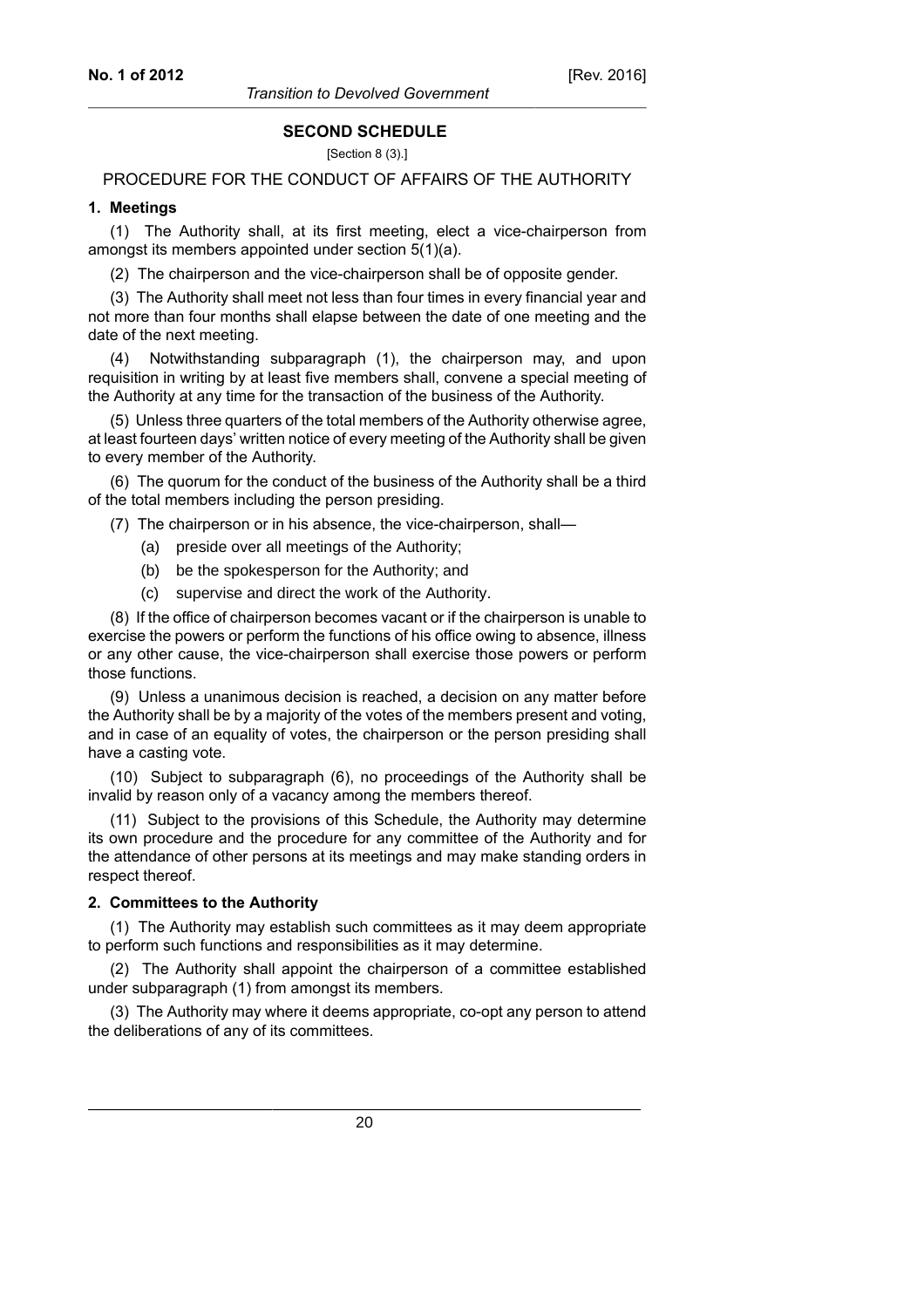(4) All decisions by the committees appointed under subparagraph (1) shall be ratified by the Authority.

#### **3. Disclosure of interest**

(1) A member who has an interest in any contract, or other matter present at a meeting shall at the meeting and as soon as reasonably practicable after the commencement, disclose the fact thereof and shall not take part in the consideration or discussion of, or vote on, any question with respect to the contract or other matter, or be counted in the quorum of the meeting during consideration of the matter.

(2) A disclosure of interest made under subparagraph (1) shall be recorded in the minutes of the meeting at which it is made.

(3) A member of the Authority who contravenes subparagraph (1) commits an offence and is liable to a fine not exceeding two hundred thousand shillings.

#### **4. Contracts and instruments**

Any contract or instrument which, if entered into or executed by a person not being a body corporate, would not require to be under seal may be entered into or executed on behalf of the Authority by any person generally or specially authorized by the Authority for that purpose.

#### **THIRD SCHEDULE**

[Section 18.]

# OATH/AFFIRMATION OF THE OFFICE OF CHAIRPERSON/MEMBERS/SECRETARY

I ................................................ having been appointed (the chairperson/ member/secretary) to the Transition Authority, do swear/ solemnly affirm that I will at all times obey, respect, and uphold the Constitution of Kenya and all other laws of the Republic; that I will faithfully and fully, impartially and to the best of my knowledge and ability, discharge trust, perform the functions and exercise the powers devolving upon me by virtue of this appointment without fear, favour, bias, affection, or prejudice.

(SO HELP ME GOD).

Sworn/declared by the said .....................................

Before me this .................... day of ............. 20 ...........

**Chief Justice.**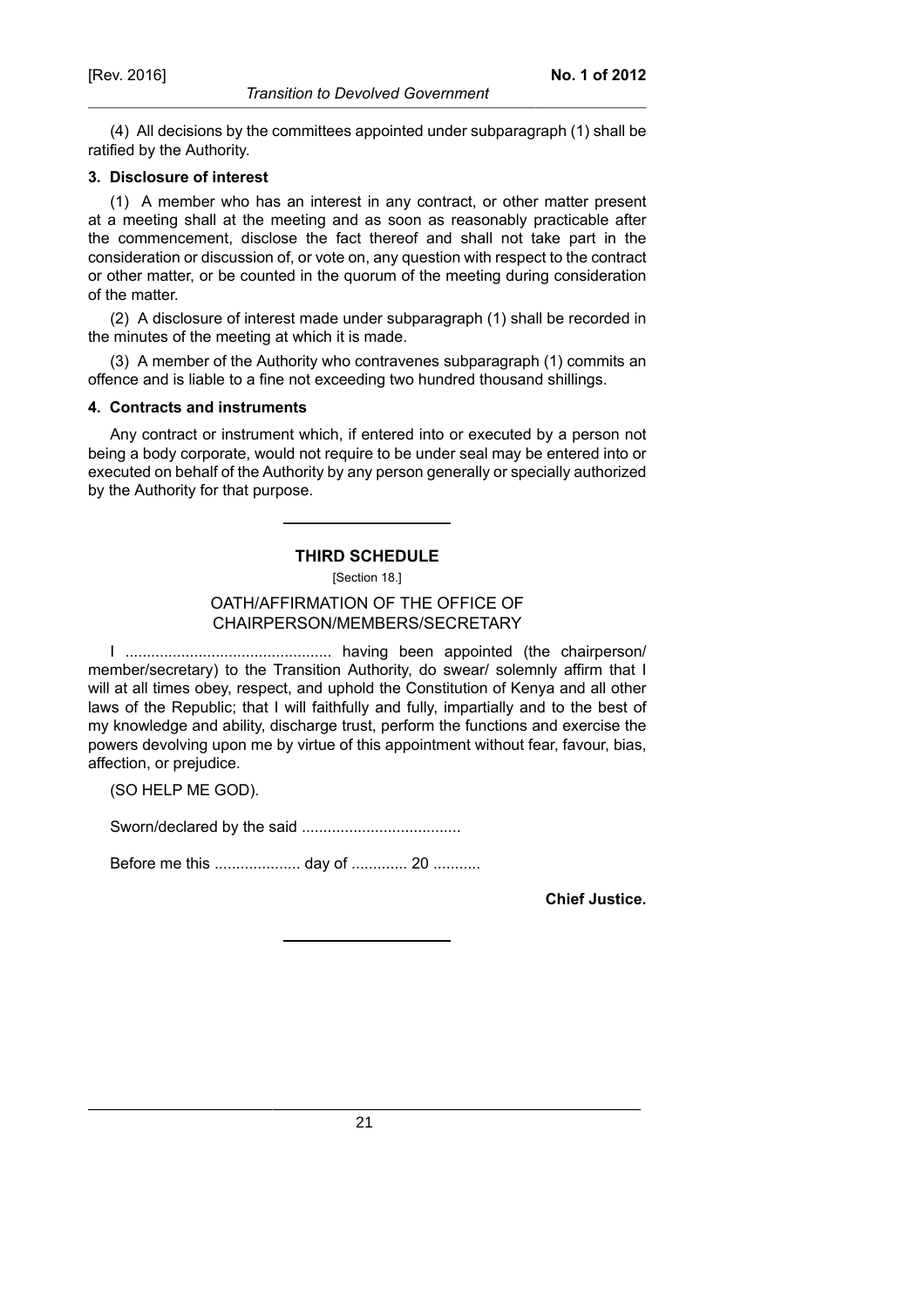[Section 7(3).]

# TRANSITION PHASES

#### *Phase One*

**1.** During Phase One of the transition period, the Authority shall carry out the following activities—

- (a) audit assets and liabilities of the government, to establish the asset, debts and liabilities of the government;
- (b) audit assets and liabilities of local authorities, to establish the asset, debts and liabilities of each Local Authority;
- (c) audit local authority infrastructure in the counties, to establish the number and functionality of plant and equipment in Local Authorities;
- (d) audit the government infrastructure in the counties, to establish the number and functionality of plant and equipment for the purpose of vesting them to either level of government;
- (e) audit the government staff in counties, to establish the number of staff in each county by cadre, grades, gender, age and qualification;
- (f) audit the Local Authority staff in the counties, to establish the number of local authority staff in each county by cadre, grades, gender, age and qualification;
- (g) facilitate civic education, to ensure civic education on devolution is commenced and co-ordinated;
- (h) facilitate the initial preparation of county budgets, to ensure such budgets are agreed upon;
- (i) facilitate the preparation of county profiles, to ensure that the profiles of counties are produced, published and publicized;
- (j) carry out an analysis of functions and competency assignment and ensure plan for distribution of functions and competency is published and necessary Acts amended;
- (k) provide mechanism for closure and transfer of public records and information;
- (l) facilitate the development of county public finance management system;
- (m) provide a mechanism for the transition of government and local authority employees;
- (n) provide for a mechanism for the transfer of government net assets and liabilities to national and county governments;
- (o) provide mechanisms for the transfer of assets and liabilities which may include vetting the transfer of assets during the transitional period;
- (p) provide for a mechanism that will secure assets and liabilities held by the Local Authorities; and
- (q) any other activity that may be necessary to carry out its functions.